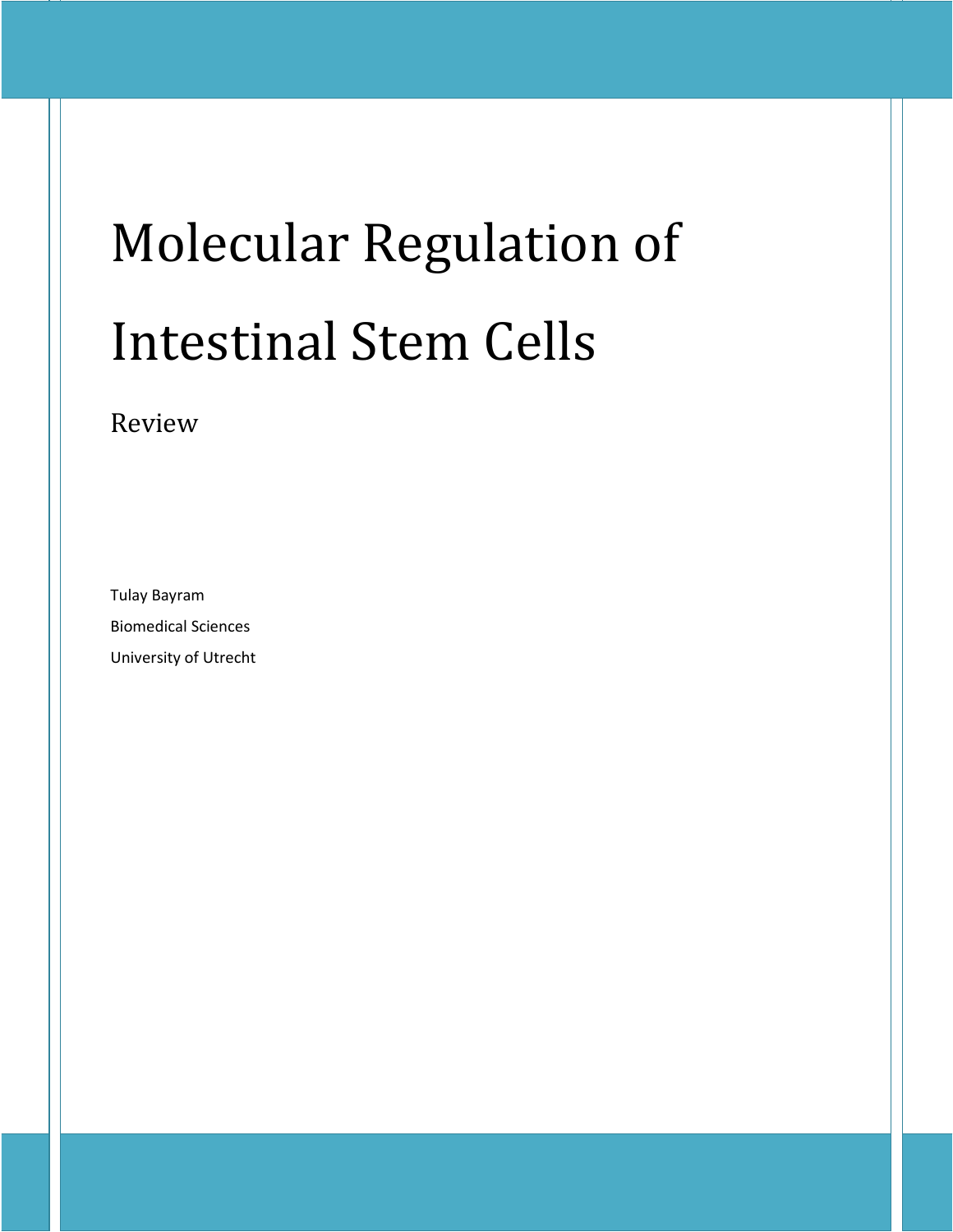# **Table of contents**

| 3. MOLECULAR MECHANISMS INVOLVED IN STEM CELL PROLIFERATION  12 |  |
|-----------------------------------------------------------------|--|
|                                                                 |  |
|                                                                 |  |
|                                                                 |  |
|                                                                 |  |
|                                                                 |  |
|                                                                 |  |
|                                                                 |  |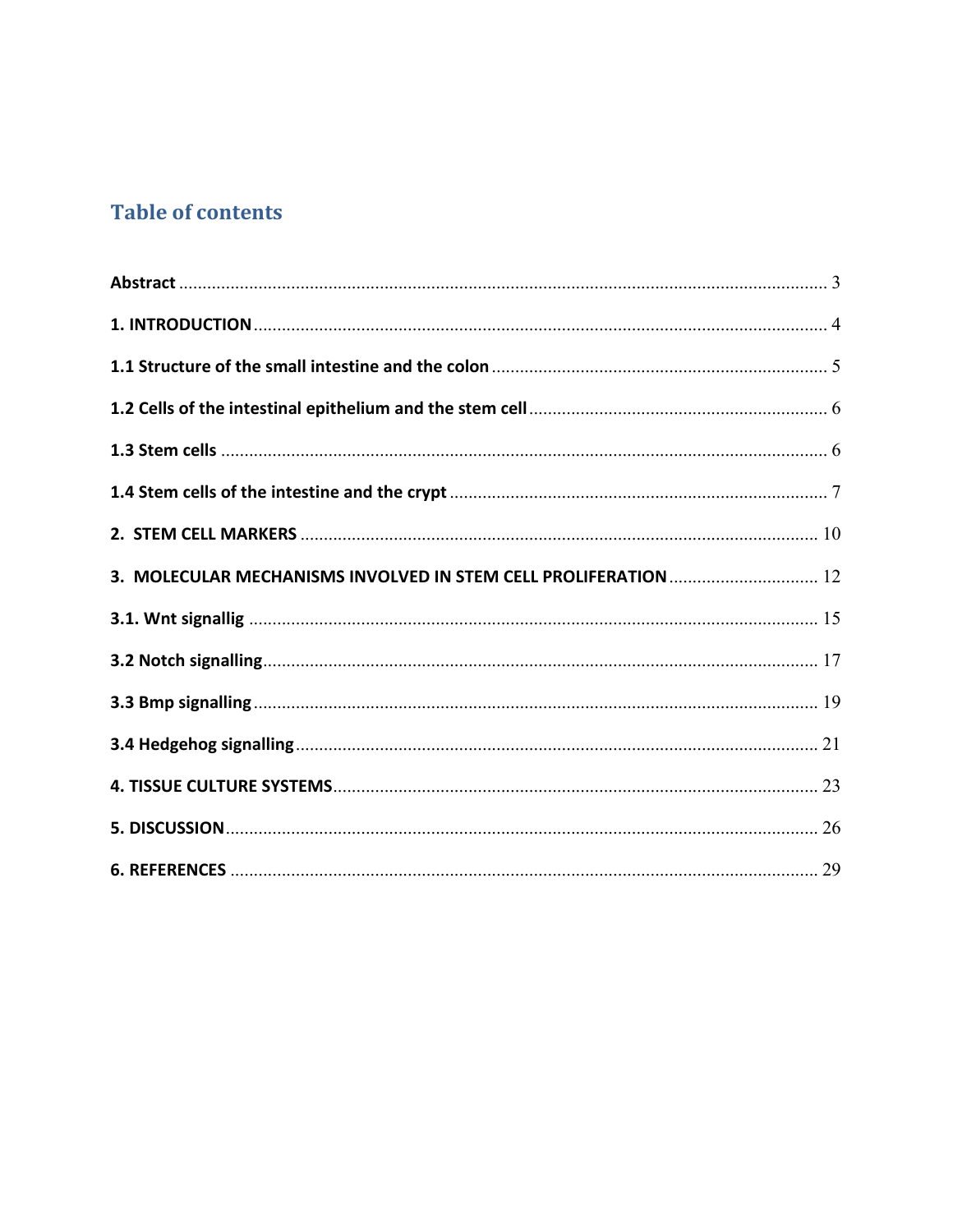## **Abstract**

**Our body undergoes a remarkable growth from a single cell to a fully functional organism. Once into adulthood, the organism changes its focus from developing new tissue to maintaining the steady state. The intestine is an astonishing example of continuous tissue renewal in adult mammals. The finding that specialized cells with virtually unlimited selfrenewal capacity replenish the intestinal epithelium leads to the identification of adult intestinal stem cells and molecular factors involved in their regulation. An understanding of mechanisms involved in intestinal stem cells can provide us with valuable insights and opportunities to treat disease such as cancer. This review summarizes the findings about intestinal stem cells with a focus on different signaling pathways involved in molecular regulation of these cells.**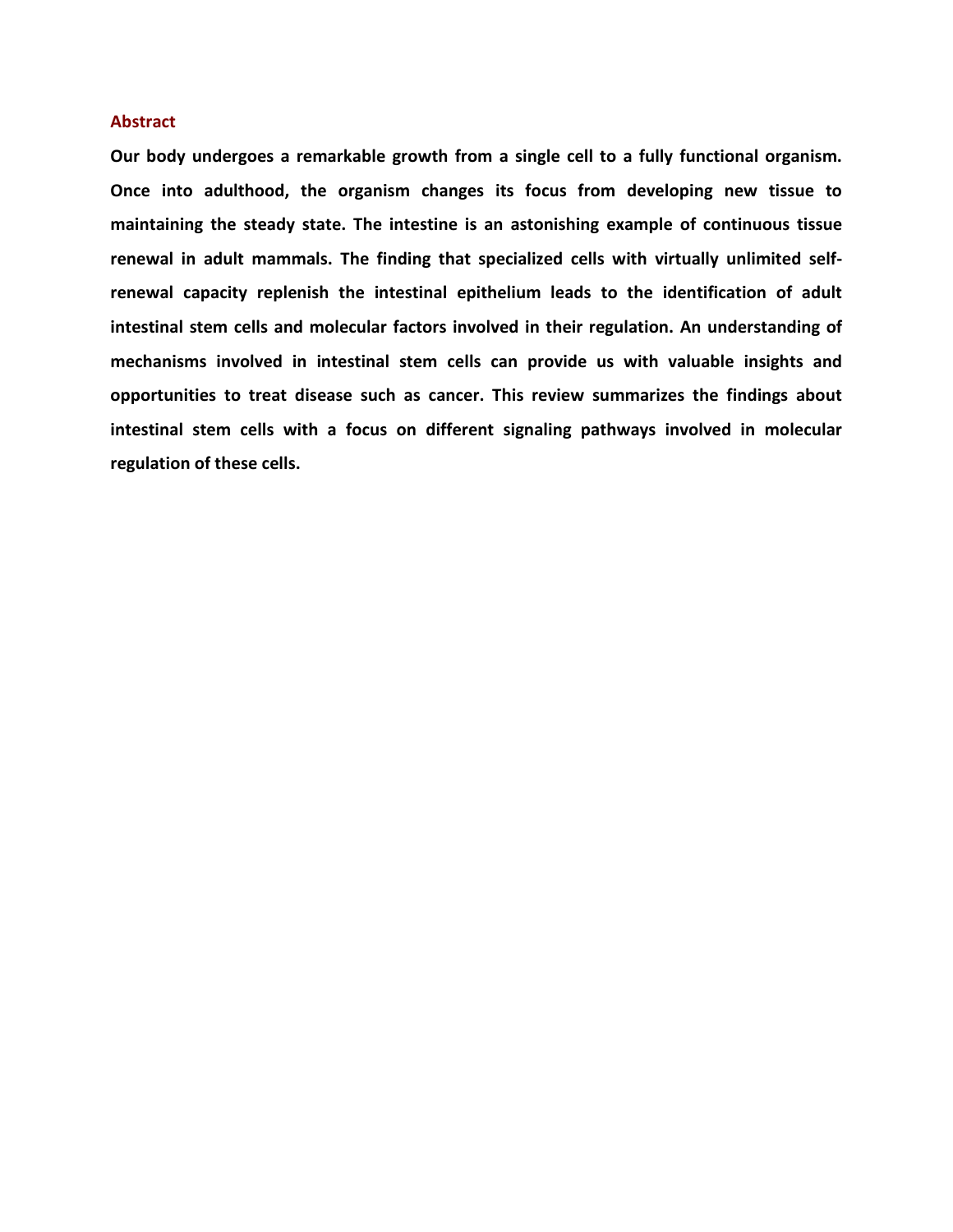#### **1. INTRODUCTION**

The mammalian intestine lines a very dynamic and vigorous environment, the lumen, where the epithelial lining is exposed to considerable movement which brings a certain level of toxicity with it. Therefore, constant and proper self-renewal of intestinal cells is extremely important in maintaining the mammalian intestine. Under normal circumstances a tight control of the molecular signaling pathways ensures a well established balance between proliferation, terminal differentiation and apoptosis.

Specialized cells, called the intestinal stem cells with unlimited self-renewal capacity are able to replenish the intestinal epithelium. . Stem cells are present in all multicellular organisms and have a remarkable potential to differentiate into specialized cells in the body. Two main features of adult stem cells are multipotency and continuous self-renewal. Thanks to their unlimited division capacity, they act as repair systems in several tissues. Intestine is an example of such a tissue in which unspecialized intestinal stem cells replenish cells of the intestinal epithelium. Given the mentioned properties, stem cells can be used in regenerative medicine. Stem cells' potential as regenerative therapy lies in removing them from their natural niche, transferring them to culture and finally placing them into an environment that is foreign to them. For this reason, it is important and necessary to understand the interaction between the stem cells and their microenvironment, so that their properties can be established and maintained in culture as well.

Recently, several markers of intestinal stem cells have been identified. These molecules mark the proliferative stem cells residing in the stem cell niche at the intestinal crypts. Stem cell behavior depends mainly on signals provided by different signalling pathways.

Wnt signalling is the main pathway involved in regulation of stem cells in the mammalian intestine. Other prominent pathways involved are Notch, Bmp, and Hedgehog signalling pathways. Disruption of one or more of these pathways can lead to developmental defects, disease, even cancer. Identification of these molecular factors and an understanding of mechanisms involved in intestinal stem cells behavior can provide us with valuable insights and opportunities to treat disease such as colorectal cancer.

This review summarizes the findings about the intestinal stem cells with a focus on different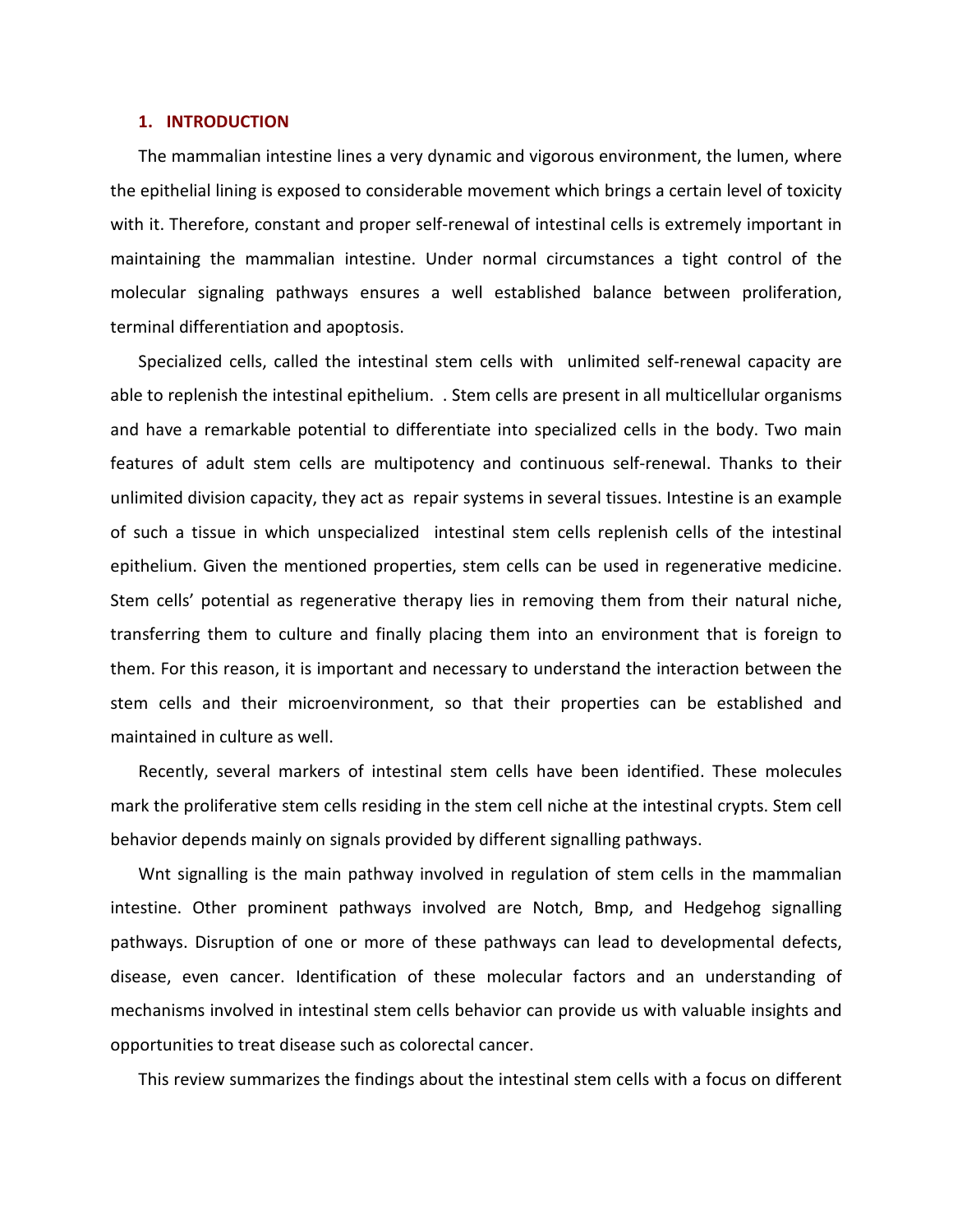signalling pathways involved in molecular regulation of these cells.

## **1.1 Structure of the small intestine and the colon**

Mammalian intestinal tract is divided into two segments: the small intestine and the colon (Gregorieff *et al.* 2005). Small intestine, which is responsible for digestion of food and uptake of nutrients, follows the stomach and is followed by the large intestine. The small intestine consists of duodenum, jejunum and ileum whereas the large intestine consists of the cecum, colon and the rectum. Cecum connects the ileum of the small intestine with the ascending colon of the large intestine. Descending colon follows the ascending colon and is followed by the rectum. Colon extracts water, salts and some fat soluble vitamins from the solid waste before it leaves the body. A single layer of epithelium forms the inner lining of the intestine. This single layer of epithelium is the most rapidly renewing tissue in human body (Heath *et al.* 1996). Epithelium of the small intestine is completely renewed every 5 days.

Both the small intestine and the colon are composed of three layers: an outer layer, a middle layer and an inner layer. The outer layer, made up of smooth muscle, is responsible for peristaltic movement of food through the tube. The middle layer is made up of connective tissue and harbors the nerves and lymphatic vessels. Inner surface of the small intestine is folded and has fingerlike structures called villi which project into the lumen. This folded structure of the inner layer perfectly fits with this function of the small intestine as it increases the surface area greatly. Biggest difference in the epithelial inner lining of the small intestine and the colon lies in the absence of these villi in the colon. The flat surface of the colon lacks these protruding structures. This difference in the epithelial inner layer is a reflection of both segments' function. However, both segments have invaginations called the crypts. Crypts are the basic functional units of the intestine (Humphries *et al.* 2008). There are millions of crypts in both the small intestine and the colon. These structures drive the entire self renewal process of the intestinal epithelium.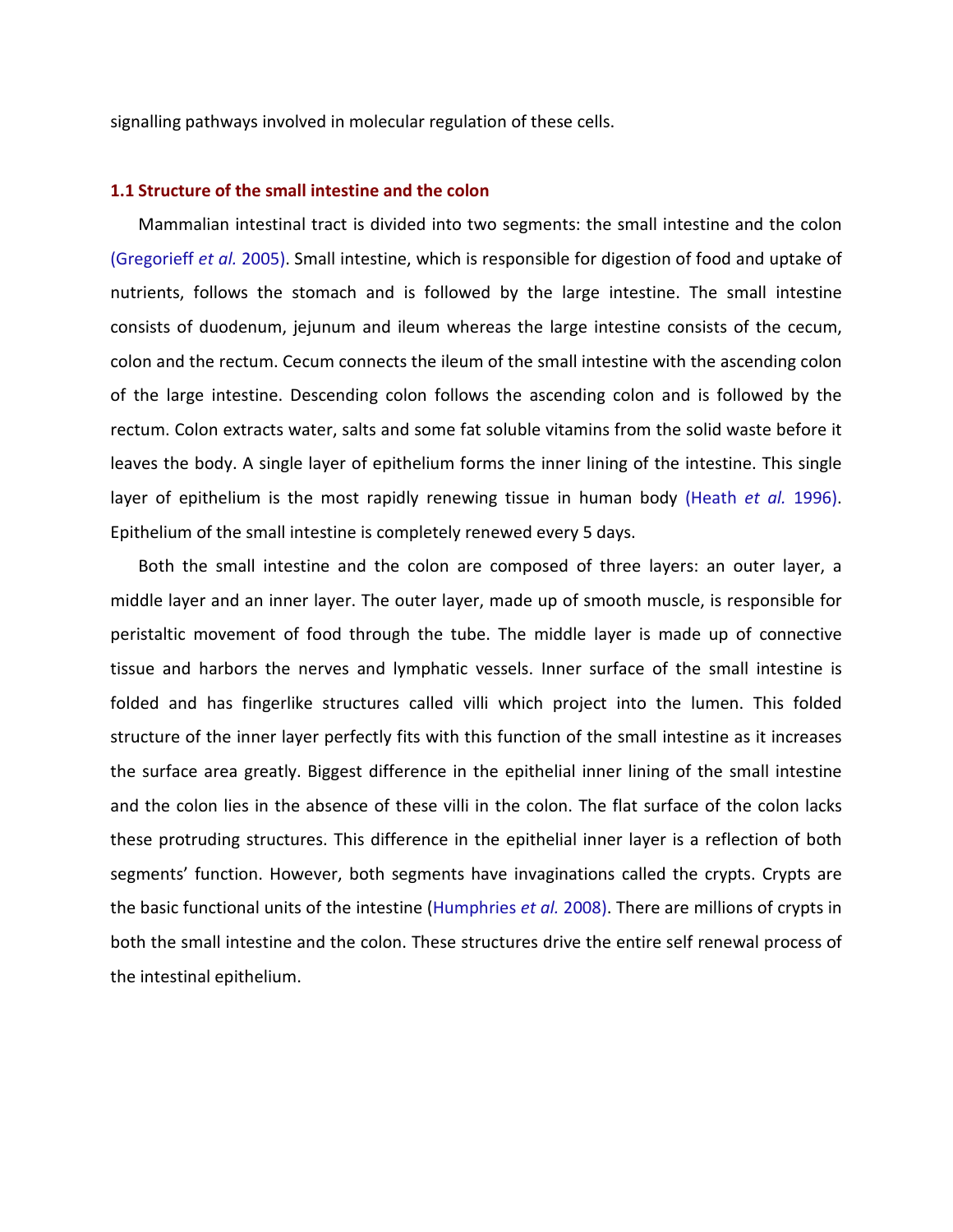#### **1.2 Cells of the intestinal epithelium**

Intestinal epithelium consists of four cell types: enterocytes, goblet cells, enteroendocrine and Paneth cells. Enterocytes are absorptive cells which also secrete hydrolytic enzymes. These cells are found throughout the entire intestine but are highest in number in the duodenum which harbors the longest villi. Goblet cells secrete mucus which makes the passage of stool easier by meeting the need for lubrication along the tube. These cells are mostly found in the duodenum and the colon. Enteroendocrine cells are the rare hormone secreting cells of the intestinal lining. Another type of cell found in the intestinal epithelial layer is the Paneth cell. Paneth cells reside at the bottom of the crypt (fig 1a). They secrete a peptide called human  $\alpha$ defensin that possesses antimicrobial activity, and lyzosomes, indicating Paneth cells' involvement in antimicrobial control in the intestine (Porter *et al.* 2002). Besides their role as defense cells, Paneth cells are also involved in intestinal stem cell maintenance. More about the latter function of Paneth cells will be discussed later.

# **1.3 Stem cells**

Multiple types of mammalian stem cells exist in multicellular organisms. Examples of stem cells are *in vitro* embryonic stem cells, embryonic tissue stem cells and adult stem cells. Whereas pluripotent embryonic stem cells can give rise to all of the cells of an organism, multipotent and self-renewing adult intestinal stem cells have the ability to differentiate into all types of specialized cells of a tissue. Beside the property of multipotency, it is claimed by some that intestinal stem cells have two other characteristics: quiescence and asymmetric cell division (Barker *et al.* 2008), while some suggest that these cells divide symmetrically. They are quiescent because stem cells are believed to divide infrequently. Adult stem cells act as the maintenance and repair systems of the body during the lifespan of an organism. This type of stem cells divide either symmetrically or asymmetrically. The two types of cell divisions have three different outcomes. They can divide asymmetrically and give rise to one stem cell and one progenitor cell. They can also expand stem cell population by following a self-renewing symmetric division pattern. Third possible outcome is the none self-renewing symmetric division where two progenitors are generated. Due to asymmetric cell division intestinal stem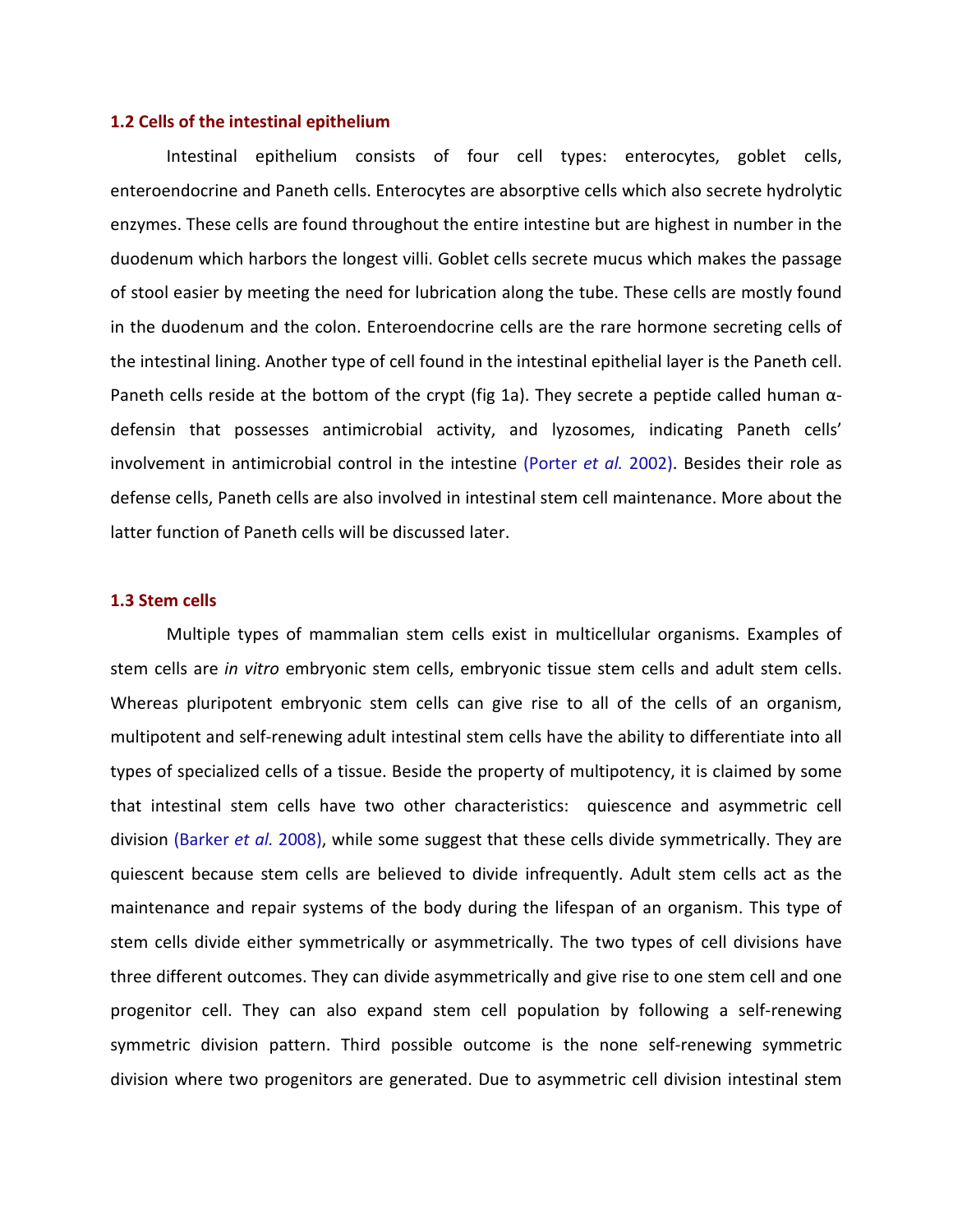cells give rise to one daughter cell cycling and another daughter cells that becomes the parent stem cell. Rapidly cycling daughter cells are the transient amplifying (TA) cells which eventually terminally differentiate after a couple of cell divisions and finally form the four main cell types of the intestinal epithelium.

Intestinal stem cells are believed to be quiescent in a microenvironment called the stem cell niche in which all the necessary factors for maintaining the stemness is present. Other type of specialized cells in the niche provide stem cells with these necessary factors. Stem cells are anchored to the niche by cell-cell contact. This cell-cell contact ensures that intestinal stem cells remain far from differentiation stimuli while they stay close to self-renewal signals provided by the niche. A comprehensive understanding of the molecular traffic within this niche can provide us with valuable insights and open new avenues for treatment of various diseases.

# **1.4 Stem cells of the intestine and the crypt**

The most rapidly self-renewing tissue in adult mammals is the intestinal epithelium . The epithelium of the small intestine is renewed every 5 days thanks to the invaginations called the crypts. Each crypt is capable of generating about 250 new epithelial cells per day (Barker *et al.* 2010). The finger-like invaginations of the epithelial layer into the underlying connective tissue are believed to house the stem cell population at the bottom in the stem cell niche. Inheritance pattern tracking of genetic markers revealed the existence of self-renewing multipotent stem cells in the crypt (Bjerkens *et al*. 2002). In Bjerkens' study, genetic markers were introduced into single crypt cells via somatic mutations. Another study supporting the existence of self renewing stem cells in the crypts is again an inheritance pattern study of mitochondrial mutations in human intestinal crypts (Taylor *et al*. 2003). Intestinal stem cells produce the highly proliferative transit-amplifying (TA) progenitor cells (fig 1b). TA cells divide rapidly as they migrate upward towards the border of the crypt and the villus. When they reach villi, TA cells differentiate into three of the four types of epithelial cells which are mentioned before: enterocytes, goblet cells and enteroendocrine cells. They leave the crypt as mature epithelial cells in 2 days. These epithelial cells continue moving towards the tip of the villus and finally go through apoptosis and detach from the villus into the lumen. Another type of cell which TA cells differentiate into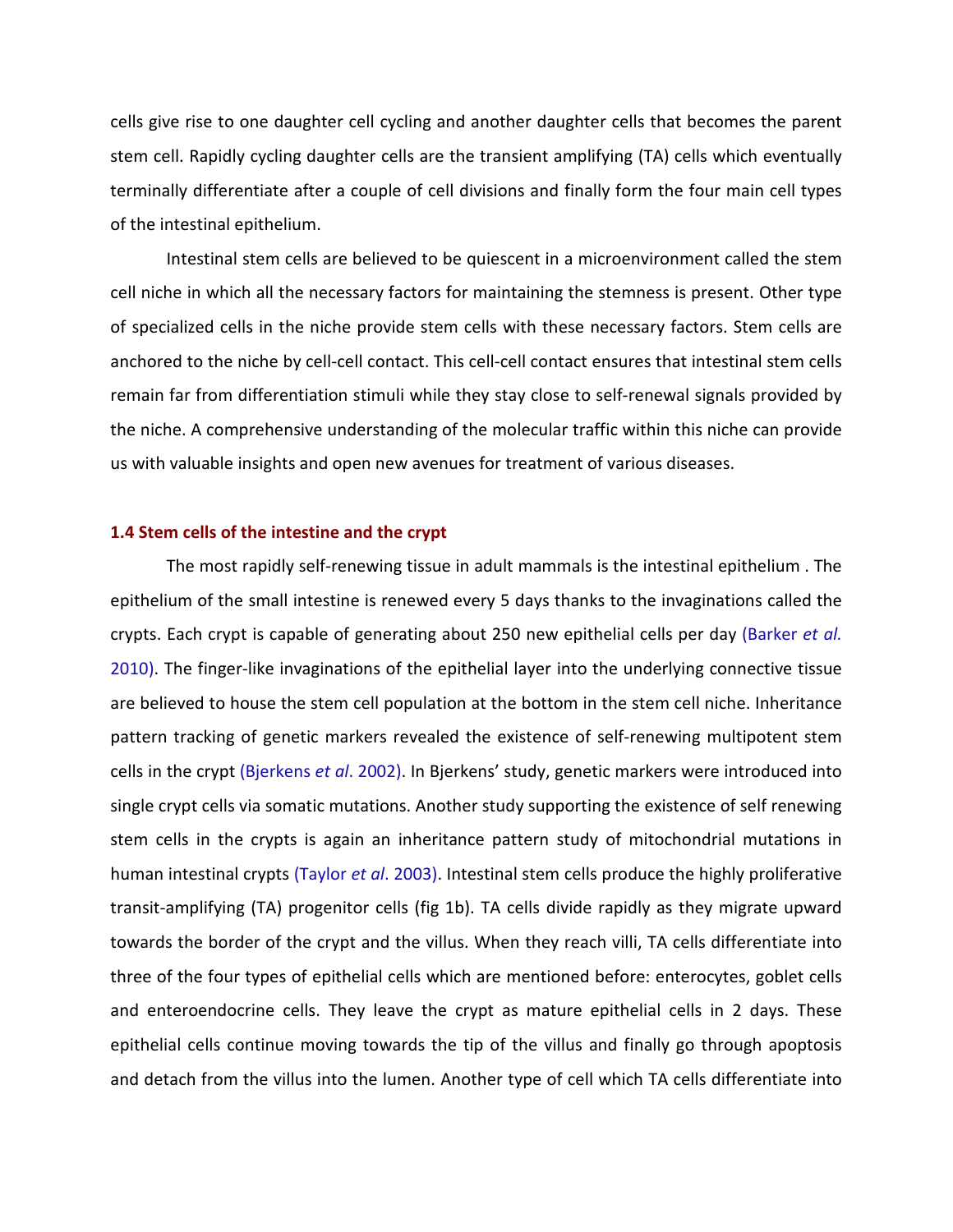is the Paneth cell which does not follow this upward migration. Paneth cells move in the opposite direction towards the bottom of the crypt. These cells have a longer life span of 6-8 weeks. The situation in the colon is similar to that in the small intestine except for Paneth cells. Paneth cells are not present in the colon.



 **Figure 1**. Schematic representation of epithealial cell organization within the intestinal crypt **(a)**, Crypt Base Columnar Cell gives rise Transit Amplifying cells which in turn can differentiate into the four epithelial cell types **(b)**.

Establishing a balance between proliferation, differentiation, migration and cell death is important for renewal and maintenance of intestinal epithelium. The intestinal epithelium and the underlying mesenchyme constantly communicate to regulate proliferation, differentiation, lineage commitment and cell death. It is known for a long time that the crypts harbor the stem cell population. For decades, substantial work is put into definitive identification of stem cells. Two stem cell models exist in the literature: +4 model and the stem cell zone model. According to +4 model, the stem cell candidate resides right above the Paneth cells at position +4 (Potten *et al.* 1974) . Two characteristics of stem cells are believed to be radiosensitivity and label retention. This stem cell candidate possessed both of the characteristics. In an attempt to trace the progeny of dividing cells, thymidine analogues have been used to label dividing cells. Since the DNA is replicated during every cell division, rapid cell division or differentiation of dividing cells lead to eventual depletion of the label. Only when cells that incorporate the thymidine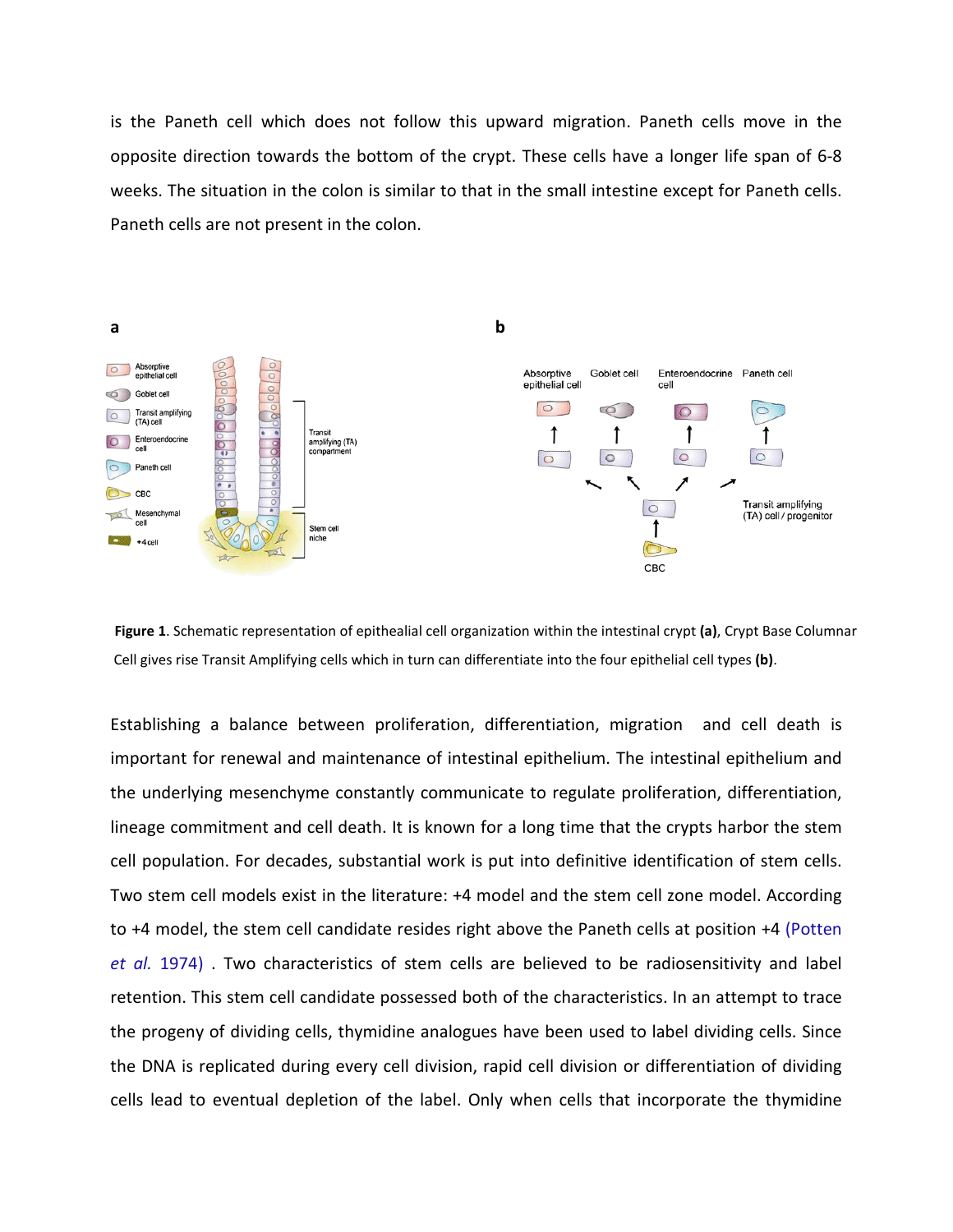analogue undergo infrequent divisions or remain quiescent, the label is retained following a long chase. Cell tracking experiments, in which tritiated thymidine is incorporated in the DNA of cells prior to division for labelling purposes, also supported this model (Cairnie *et al.* 1965).

An alternative model, the stem cell zone model, emerged upon identification of a second type of small cycling cells, called the crypt base columnar cells (CBC) between Paneth cells. Using electron microscopy, Leblond discovered that the Paneth cells were not the only cells populating the crypt base (Leblond *et al.* 1974). After H3-Thymidine labeling, surviving CBC cells phagocyctose the dying, radiolabelled CBC cells. The resulting radioactive phagosomes were also observed in the differentiated cells of the 4 major lineages higher above the crypt. According to the stem cell zone model, CBC stem cells are located at the crypt base and give rise to progenitors which leave the niche at position +4 and commit themselves to differentiation into various cell lineages. Differentiated Paneth cells, on the other hand , migrate downwards to the very base of the crypt.

The major challenge in identification of the stem cells was the absence of molecular markers for a long time. This is why research mostly relied on properties such as label-retention and radio-sensitivity are used for identification until recently. Today we have several markers of intestinal stem cells.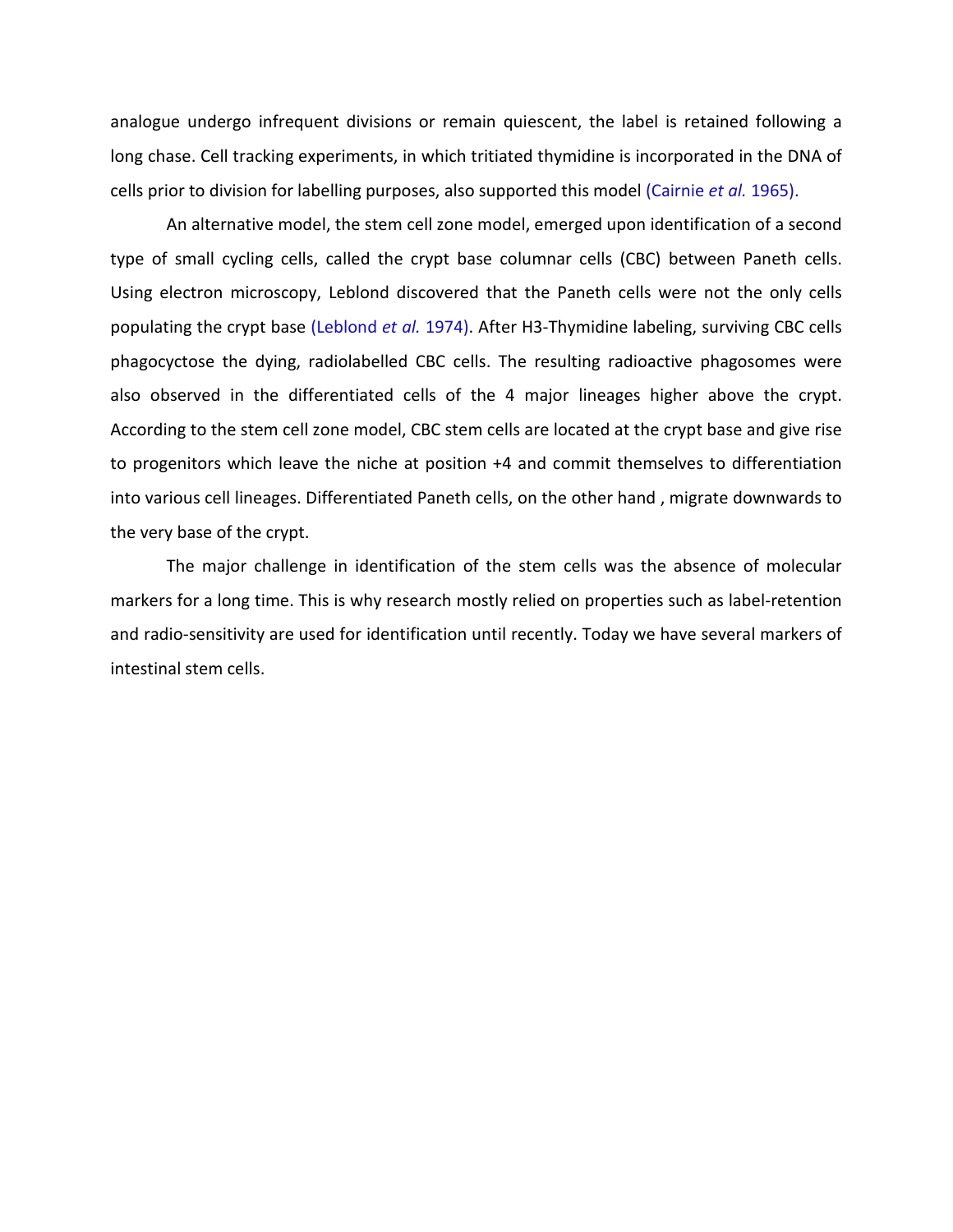#### **2. STEM CELL MARKERS**

As it was mentioned before, the main problem in identifying the stem cells was the lack of molecular markers. Since the Wnt signaling pathway drives the cell proliferation in the crypts, targets of the pathway were investigated with the hope of stem cell specific gene identification (Wetering *et al.* 2002).

Multiple candidates are proposed as stem cell markers such as DCAMKL1, P-Pten, mTERT, Musashi1, Bmi1, Wip1 as +4 markers and Lgr5, Prominin1, Ascl2, Musashi1, OLFM4 as CBC markers (Potten *et al.* 2009). Some of these candidates marked the +4 position, therefore it was initially believed that the cells at this position were the true stem cells. This view has changed with the identification of a G protein –coupled receptor which is encoded by the *Lgr5* gene. Expression of *Lgr5* is restricted to the CBC cells located at the crypt base while most of the Wnt target genes are expressed throughout the whole crypt (Barker *et al.* 2007). *Lgr5* was already in the list of about 80 Wnt target genes. *Lgr5* showed a unique expression pattern that was different than other Wnt target genes which were mainly expressed in Paneth cells or TAcells. *Lgr5* was expressed in the crypt but not in villi. This difference in expression pattern was Barker's motivation to study *Lgr5* in more detail. *In situ* hybridization showed that *Lgr5* is expressed in cycling crypt base columnar cells at the bottom of the crypt of *Apc* mutant mouse small intestine (Barker *et al.* 2007). Barker further analyzed expression of *Lgr5* in detail using a knock-in allele in mice. Knock-in allele was achieved by integrating *LacZ* to the first transmembrane domain from the amino-terminal side. Resulting heterozygous *lgr5-lacZ* mice was used to study expression of Lgr5. Results were the same as in *in situ* hybridization pointing to expression of *Lgr5* in CBC cells at the bottom of crypt of mouse small intestine. Another knock-in allele was generated by integrating enhanced GFP-IRES-creERT2 cassette to the *Lgr5* gene in order to study the stemness of these LGR5+ CBC cells. The Cre recombinase is encoded by the *cre* genes and promotes intracellular recombination of 2 target DNA sequences leading to removal of a specific part of DNA with the purpose of either activating or inactivating a specific gene. Cre expressing mice were crossed to cre reporter lines to genetically label Lgr5 expressing cells at a clonal level. The progeny of CBCs generated all the principle cell types of the intestine over an extended period of time, indicating that Lgr5 expressing progenitors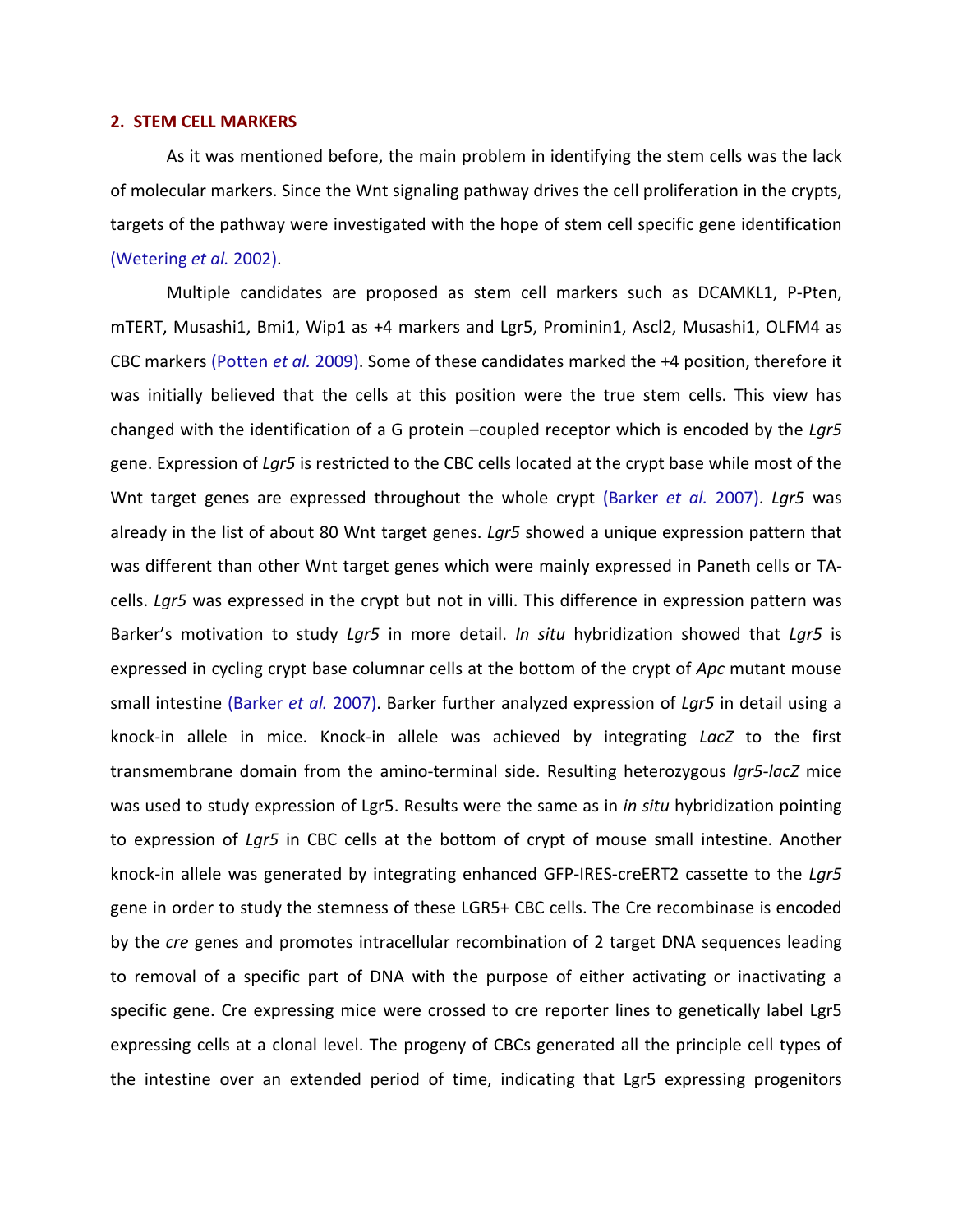display both self-renewal and multipotency.

In mouse expressing a tamoxifen- inducible Cre from *Bmi1* locus, *Bmi1* is expressed *in vivo* at +4 position in the crypt (Sangiorgi *et al.* 2008). These *Bmi1* expressing cells near the bottom of the mouse crypt are able to proliferate, self-renew and give rise to the differentiated cells of the intestinal epithelium. Induction of a stable form of β-catenin in these cells lead to formation of adenomas. Sangiorgi's finding that ablation of *Bmi1+* cells leads to loss of crypts in the mouse intestine confirms *Bmi1*'s being an intestinal stem cell marker. Labelling of many more crypts in the duodenum and the first part of the jejunum , the decreasing number of labeled crypts or total absence towards the ileum points out to a descending gradient of *Bmi1* expressing cells in the small intestine. So the *Bmi1* expressing cells are not distributed uniformly suggesting that there may be other stem cell populations in the small intestine.

Expression pattern of cell surface marker CD133 mRNA and protein, known as Prominin1 in mice, was investigated in intestinal crypts (Snippert *et al.* 2009). Snippert and colleagues created knock-in mice in order to visualize and trace Prom1+ cells. This study shows that although Prom1 is used to identify and isolate stem cells, it is not a specific marker of Lgr5+ stem cells, because it marks both intestinal stem cells and TA progenitors.

Although several Intestinal stem cell markers are discovered, identified markers pint to different cells in the crypt. LGR5 points to CBCs whereas BMI1 and TERT point to +4 position cells.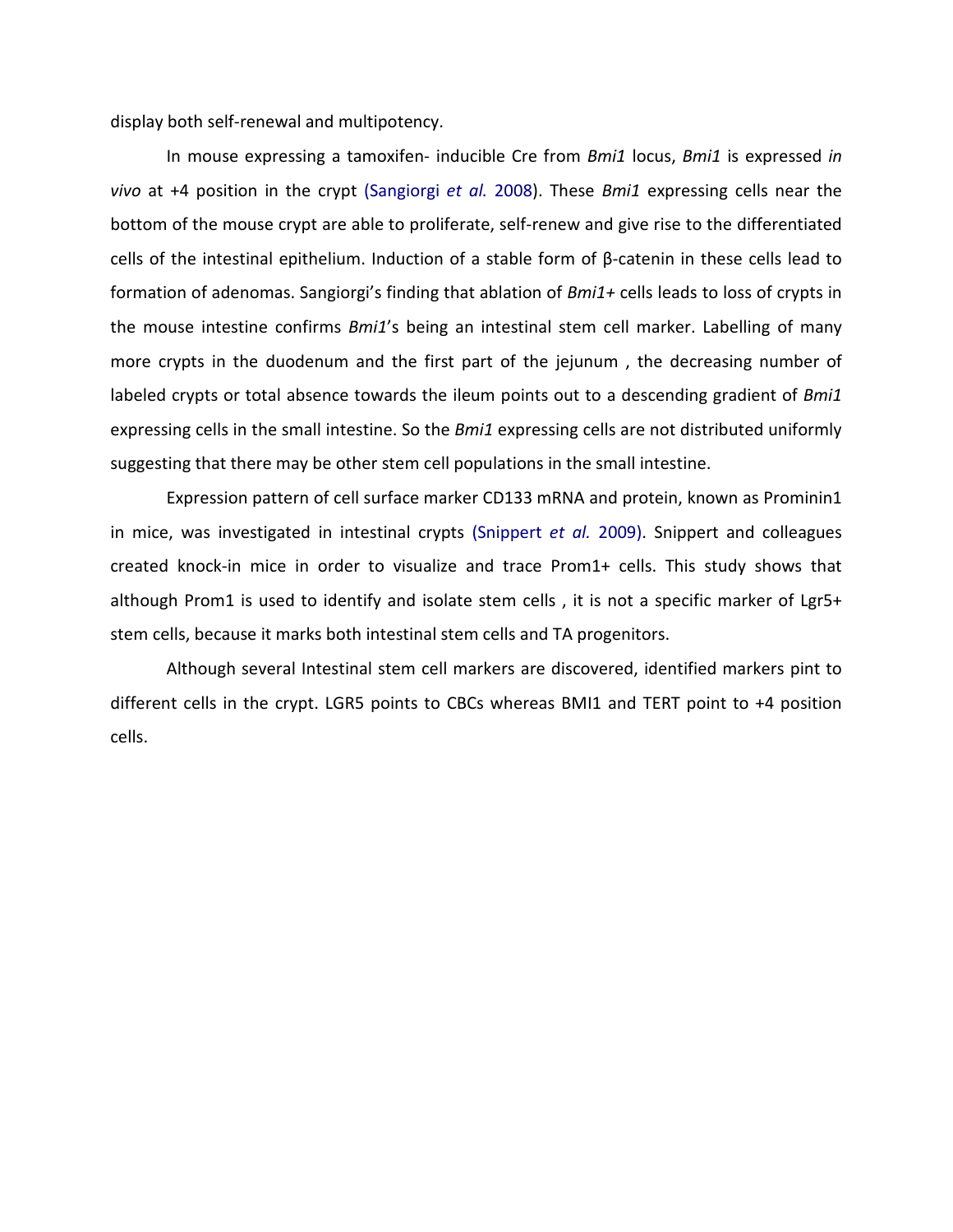#### <span id="page-11-0"></span>**3. MOLECULAR MECHANISMS INVOLVED IN STEM CELL PROLIFERATION**

## **3.1 Wnt signallig pathway**

The main pathway regulating the self-renewal of the intestinal epithelium is the Wnt signaling pathway. Loss of Wnt signalling *in vivo* results in destruction of the epithelium due to blockage of cell proliferation. Wnt signalling is essential for cell proliferation and stem cell renewal. Wnt proteins are produced by both the epithelial cells and the underlying mesenchyme (Vermeulen *et al*. 2011). Transduction of Wnt signals to the canonical pathway plays a role in cell fate determination whereas to the non-canonical pathway transducing Wnt signals play a role in cell movement and tissue polarity (Katoh *et al.* 2007). Wnt target cells are activated through interaction of Wnts with the transmembrane proteins Frizzled (Fz) and LRP (Gregorieff *et al.* 2005). Binding of Wnts to Fz and LRP initiates the pathway and eventually leads to formation of the Tcf/ β- catenin complex in the nucleus. Katoh *et al.* also reports that the transduction of canonical Wnt signals to β-catenin signalling pathway is realized through Frizzled family receptors and LRP5/LRP6 co-receptor (Katoh *et al.* 2007).

In the presence of Wnt signaling , β-catenin translocates into the nucleus and forms a complex with the transcriptional repressor TCF transcription factor. This active transcription complex– rescues the target gene enhancers from the repression. In the absence of Wnt signaling, an activated complex made up of Axin, APC and GSK3B binds to β-catenin and ensures targeting of β-catenin for degradation. This proteosomic degradation takes place upon phosphorylation of β-catenin at several serine/threonine residues of the N-terminus as a result of binding of the Axin/APC/GSK3 β complex (fig 2). GSK3β (Glycogen Synthase Kinase 3 β) and CK1α (casein kinase 1alpha) are responsible for phosphorylation of the complex (Katoh *et al.* 2007).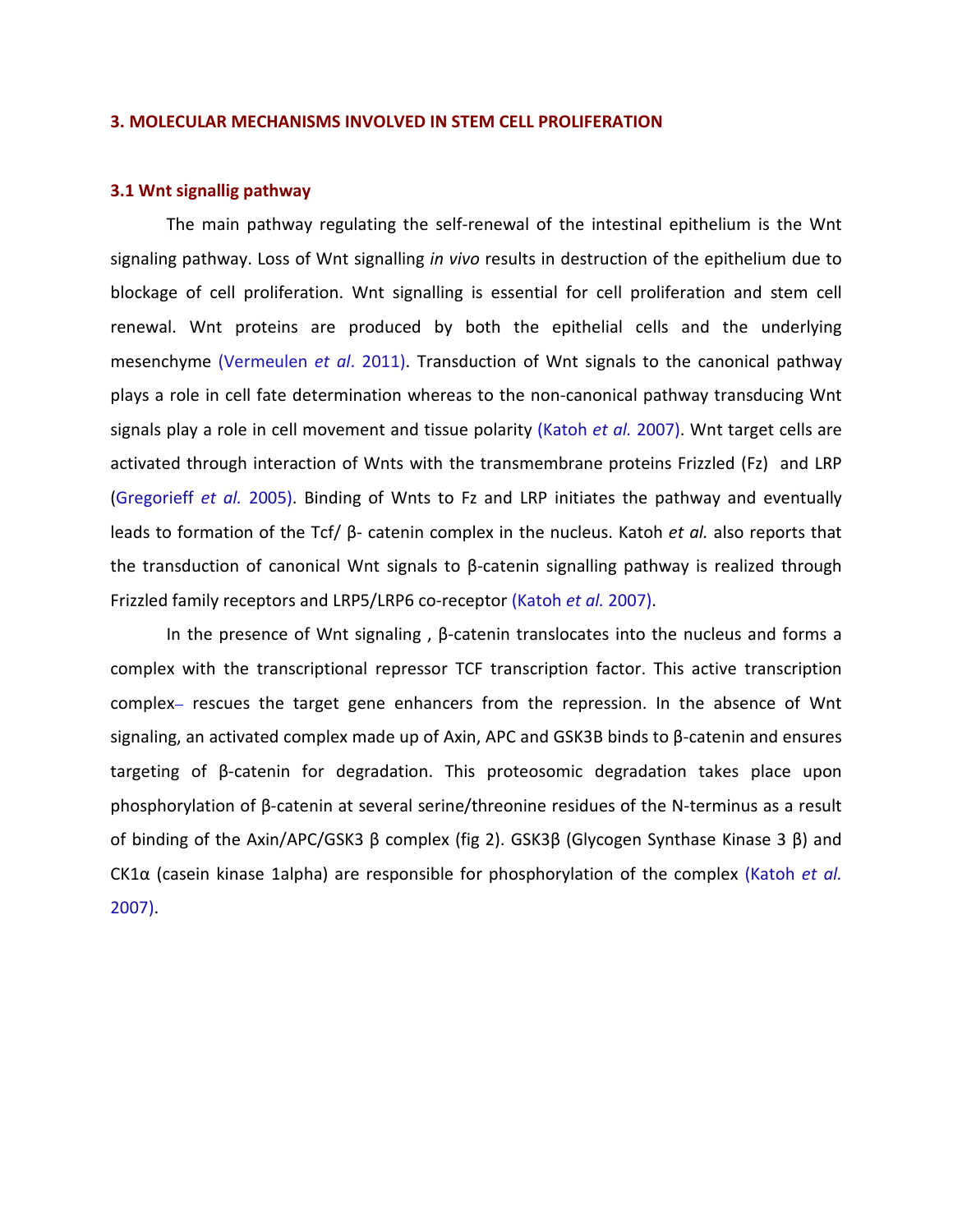

**Figure 2.** APC/Axin/GSK3β/CK1 complex bound to β-catenin and targets β-catenin for degradation.

 In that sense β-catenin/TCF Transcription factor complex acts as an effector of the Wnt signalling pathway(fig 3). There seems to be a Wnt signaling gradient along the crypt-villus axis. As cells migrates away from the crypt base, they start differentiating and do not proliferate anymore. This is an indication of loss of proliferation ability due to migration away from the Wnt signalling gradient.



Nature Reviews | Molecular Cell Biology

**Figure 3.** Nuclear accumulation of β-catenin in the presence of Wnt signalling versus β-catenin degradation in the absenceof Wnt signalling (Arnold et al. 2009)

Loss of Tcf-4 expression in the stem cell niche results in cessation of proliferation and entry to premature differentiation (Wong *et al.* 2004; Korinek *et al.* 1998). Effect of loss of function of β-catenin has been investigated in a system where Cre recombinase is applied to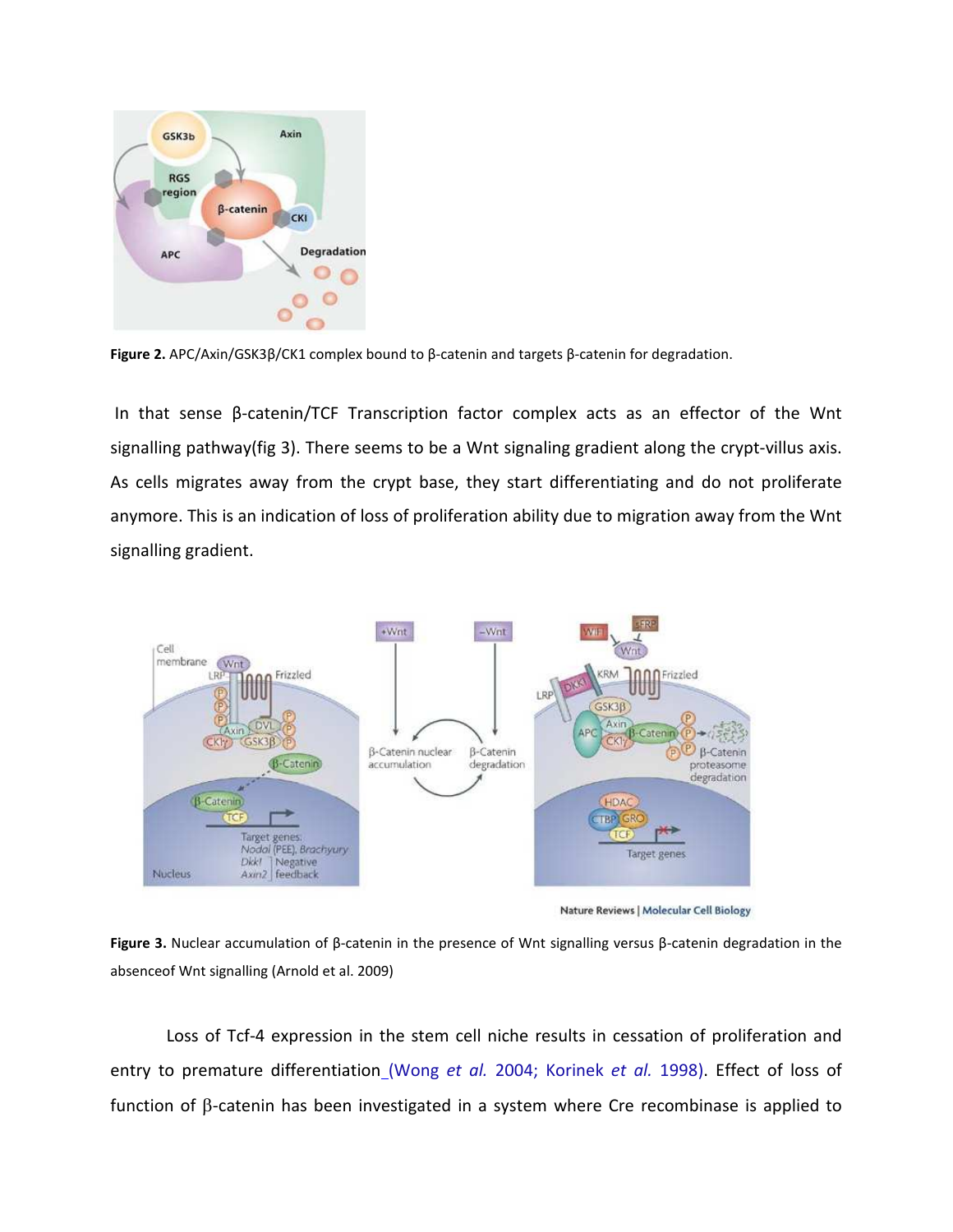delete β-catenin (Ireland *et al.* 2004). In this study a transgenic line expressing Cre under the control of a cytochrome P450 promoter element is used. This rat cytochrome P450 promoter element is silent under normal circumstances but can be up-regulated when exposed to xenobiotics. Deletion of β-catenin have led to ablation of the crytps, increase in apoptosis, and decrease in goblet cell numbers. Another consequence of loss of β-catenin function is detachment of the absorptive cells of the villus from the villus core. These observations indicate β-catenin's involvement in crypt formation.

During intestinal development, *Lgr5*, one of the targets of Wnt signalling, is a negative regulator of the Wnt signalling pathway (Garcia *et al.* 2009). In attempt to understand the role of LGR5 during intestinal development, Garcia and colleagues used LGR5 null/LacZ-NeoR knockin mice and X-gal staining. LGR5 knock-out mice displayed a premature differentiation of Paneth cells and an upregulation of the Wnt signalling due to LGR5 deficiency. Whereas *Lgr5* is expressed at the bottom of the intestinal crypts, expression of *Lgr4*, another G-coupled protein receptor, is confined to all of the crypt cells, particularly TA region above the Paneth cells, CBCs, and at low levels to the underlying mesenchyme in homozygous mice with a *LacZ* gene trap knocked in *Lgr4* locus (Mustata *et al.* 2011). Thus Lgr5 is co-expressed with Lgr4 (de Lau *et al.* t). When Lgr4 gene is inactivated, epithelial cell proliferation is decreased by half and differentiation of Paneth cells decrease by 80%. *Ex vivo* culture shows that LGR4 deficient crypts die. This observation indicates that Lgr4 is required for Paneth cell differentiation and stem cell maintenance in postnatal mouse intestinal crypts. Another study shows that conditional deletion of Lgr5 and its homologue Lgr4 results in inhibition of Wnt pathway in the mouse gut leading to impairment of Wnt target gene expression thereby death of intestinal crypts. A green fluorescent protein-ribosome entry site-CreERT2 (GFP-Ires-CreERT2) cassette is integrated in one allelle of Lgr4. The tamoxifen inducable system in which lineage tracing was performed after crossing to the R26R-LacZCre reporter strain showed that Lgr4 is expressed in both shortlived daughter cells and long-lived Lgr5+ stem cells. Lgr4 and Lgr5 play an important role in Wnt dependent intestinal stem cells and their progenitors through incorporation into frizzled/LRP complexes. These orphan transmembrane receptors trigger downstream Wnt signals by binding of R-spondins.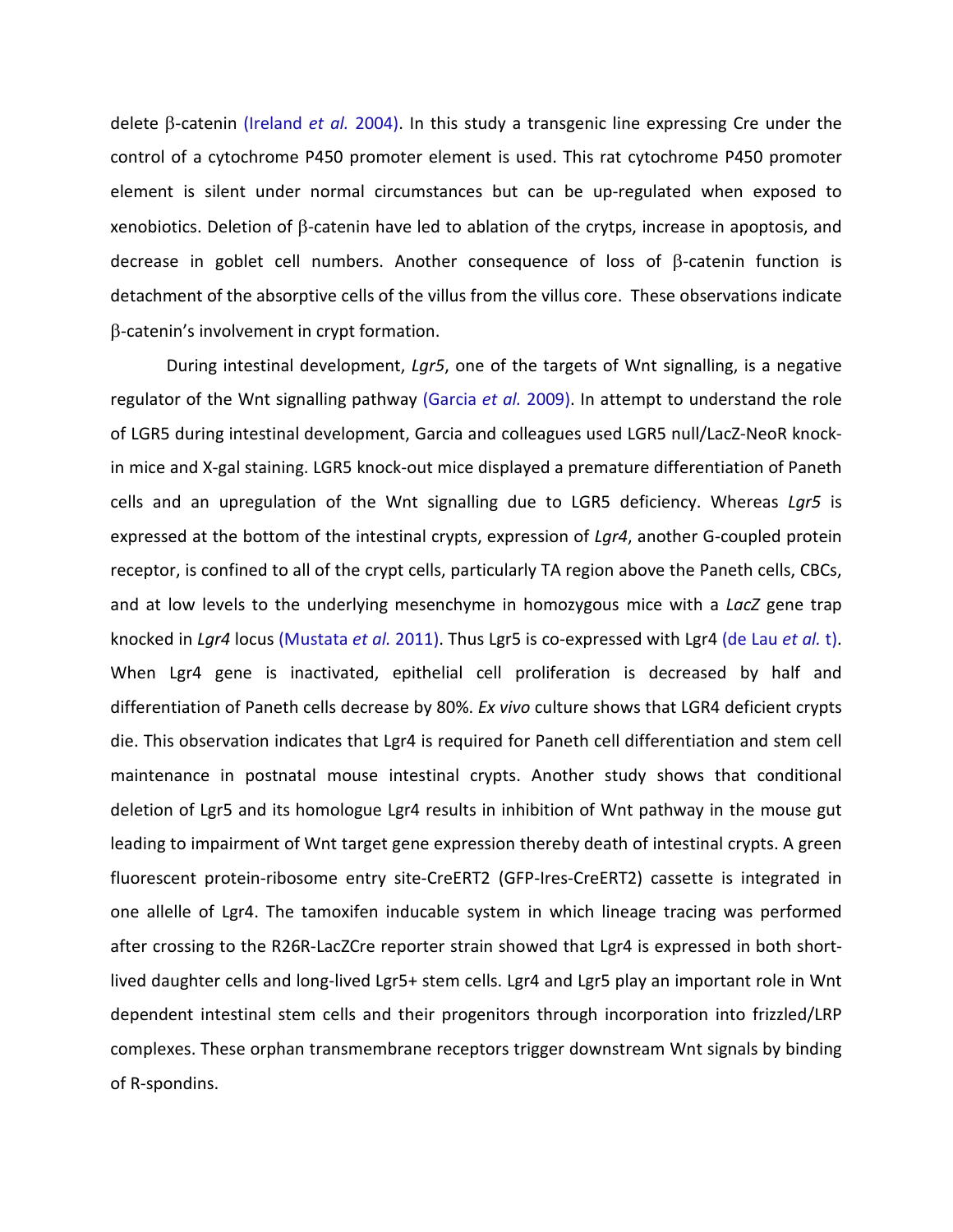Mutations in *Apc* gene have an activating affect on Wnt signalling resulting in intestinal hyperplasia (Reya *et al.* 2005). Same effect is observed in activating mutations in *Ctnnb1* gene encoding β- catenin. Another *in vivo* study shows a similar effect of ISC expansion when the Wnt activator R-spondin-1 is overexpressed (Kim *et al.* 2005). R-spondin protein family consists of four secreted proteins RSPO1, RSPO2, RSPO3 and RSPO4 (Nam *et al*. 2006) RSPOs are capable of enhancing the Wnt/ β- catenin signalling and thereby stimulating ISC proliferation (Kim *et al.* 2006;Kim *et al.* 2008). R-spondins bind to LGR4 and LGR5 orphan receptors and thereby enhance Wnt dependent LRP6 phosphorylation (Carmon *et al.* 2011) In that sense R-spondins act as ligands of LGR4 and LGR5 and play a role in mediating the Wnt/β-catenin signalling. RSPOs act as antagonists of DKK1, a Wnt target (Kim *et al.* 2008). DKK1 inhibits canonical Wnt signalling because when bound to the transmembrane receptor Kremen1/2, leads to reduction of LRP6-Frizzled-Wnt multimers (Kelly *et al.* ). This multimer formation is necessary for Wnt signalling. After DKK1 binds to Kremen1/2, Kremen1/2 forms a complex with LRP6 which in turn prevents LRP6-Frizzled-Wnt multimer formation. As a result, Wnt signaling is downregulated. Kremen1/2 also plays a role in mediating LRP6 degradation as Kremen1/2 makes LRP6 unavailable for Wnt signalling because it removes the LRP6 from the cell surface (Li *et al.* 2010).

The expression of a variety of positive and negative regulators of the pathway, such as Frizzleds, LRP and HSPG, *Axin2*, and TCF/Lef are all controlled by the β-catenin/TCF complex (Clevers *et al.* 2006) . Some of the known canonical Wnt target genes are FGF20, DKK1, WISP1, MYC, CCND1, and Glucagon (GCG) (Katoh *et al.* 2007). Ascl2 transcription factor is a Wnt target and signature of intestinal stem cells and controls stem cell fate (van der Flier *et al.* 2009). Loss of function experiments show disappearance of Lgr5 stem cells whereas transgenic expression induces crypt formation on villi.

Wnt signaling induces Wnt component expression either directly or indirectly (Table 1). This shows that there is a clear feedback control in regulation of Wnt signalling pathway (Logan *et al.* 2004). Below table gives an overview of Wnt target genes (Table 1).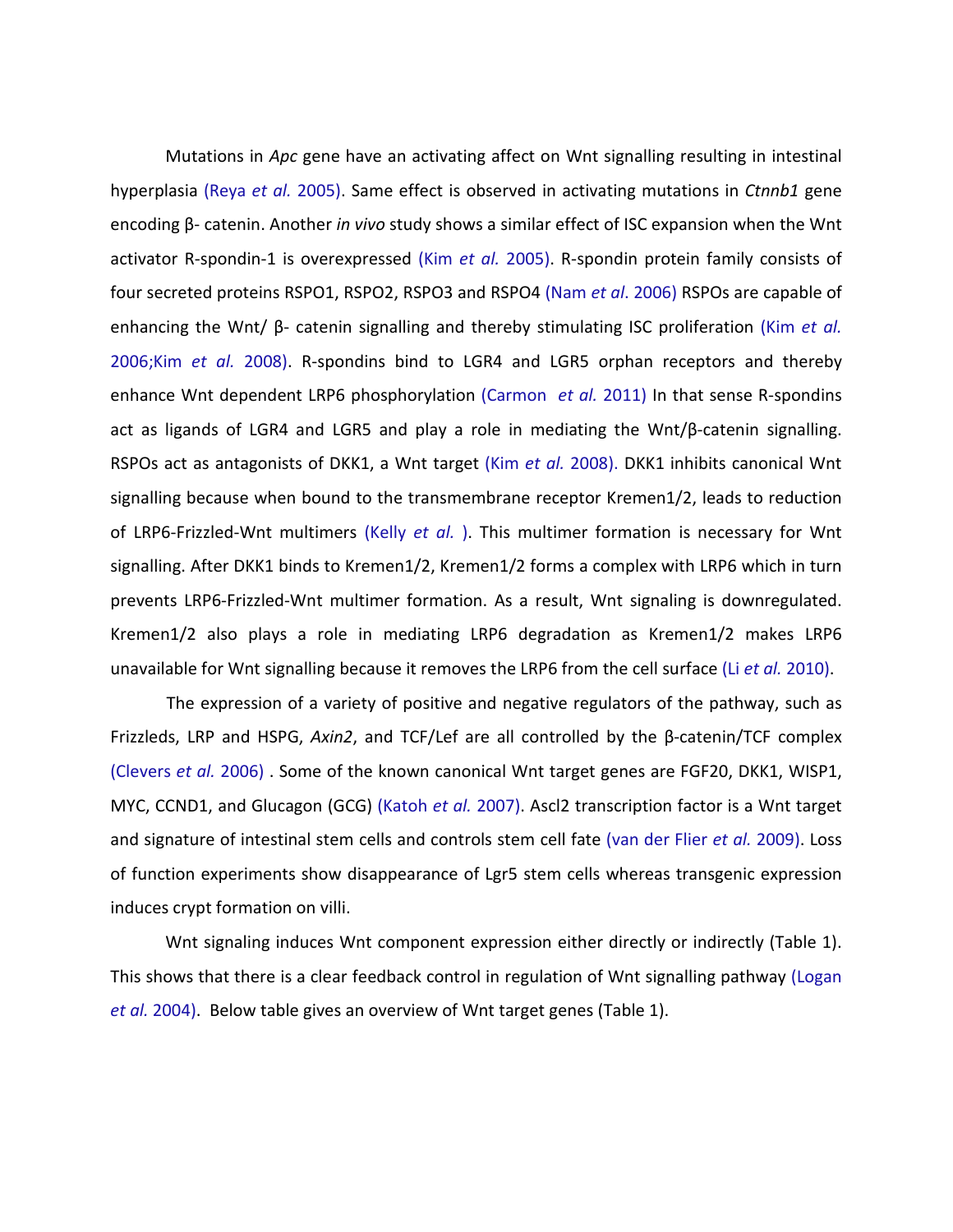| Target gene      | <b>Effect of Wnt</b><br>signal on target<br>gene expression | <b>Effect of changes in</b><br>target gene<br>expression on Wnt<br>pathway | Target gene<br>interacts with | Reference                                         |
|------------------|-------------------------------------------------------------|----------------------------------------------------------------------------|-------------------------------|---------------------------------------------------|
| Fz.              | Down                                                        | Inactivate                                                                 | Wnt                           | (Muller et al. 1999)                              |
| Dfz <sub>2</sub> | Down.                                                       | <b>Inactivate</b>                                                          | Wnt                           | (Cadigan et al.<br>1998)                          |
| Dfz3             | Up                                                          | Activate                                                                   | Wnt                           | (Sato et al. 1999)                                |
| Fz7              | Up                                                          |                                                                            | Wnt                           | (Willert et al. 2002)                             |
| Arrow/LRP        | Down                                                        | Inactivate                                                                 | Wnt                           | (Wehrli et al. 2000)                              |
| Dally (HSPG)     | Down                                                        |                                                                            | Wnt                           | (Baeg et al. 2001)                                |
| Wingful/notum Up |                                                             | Inactivate                                                                 | HSPG?                         | (Giraldez et al.<br>2002)                         |
| naked            | Up                                                          | Inactivate                                                                 | Dsh                           | (Rousset et al.<br>2001)                          |
| Axin2            | Up                                                          | Inactivate                                                                 | <b>B-catenin</b>              | (Jho et al. 2002)                                 |
| <b>B-TCRP</b>    | Up                                                          | Inactivate                                                                 | <b>B-catenin</b>              | (Spiegelman et al.<br>2000)                       |
| $TCF1$ (dn)      | Up                                                          | Inactivate                                                                 | <b>TCF</b>                    | (Roose et al.<br>1999)                            |
| LFF1             | Down                                                        | Activate                                                                   | <b>B-catenin</b>              | (Hovanes et al.<br>2001)                          |
| Nemo             | Up                                                          | Inactivate (Drosophila)                                                    | B-catenin/LEF/TCF             | (Zeng & Verheyen)<br>2004, Thorpe &<br>Moon 2004) |
|                  |                                                             | Activate (Zebrafish)                                                       |                               |                                                   |

**Table 1**. Wnt signaling components as Wnt pathway targets (Logan C.Y. et al. 2004)

### **3.2 Notch Signalling**

Activation of Notch signalling through interaction of the Notch receptors with Notch ligands Delta and Jagged leads to expression of target genes such as Hes genes. Expression of the transcription factor Hes1, one of the many multiple targets of Notch signalling, inactivates target gene expression regulating proliferation and differentiation (fig 4a) (Scoville *et al.* 2008). After binding of the ligands to the receptors, S3 cleavage by presenilin takes place and then S3 cleavage in which the Notch receptor is cleaved by ADAM Metalloprotease. Then the cleaved receptor translocates to the nucleus where it forms a transcriptional complex with RBP-jk and activates the expression of its target genes (fig 5). Mammals have four membrane bound type 1 Notch receptors (Bolos *et al.* 2007).and five ligands are identified in mammals (Delta-1, 3, 4 and Jagged 1, 2 (Pannequin *et al.* 2009). Notch 1 and 2, Delta like 1 and 3, Jagged-1 are all expressed in crypt epithelial cells (Scoville *et al.* 2008). Several knockout mice studies were conducted to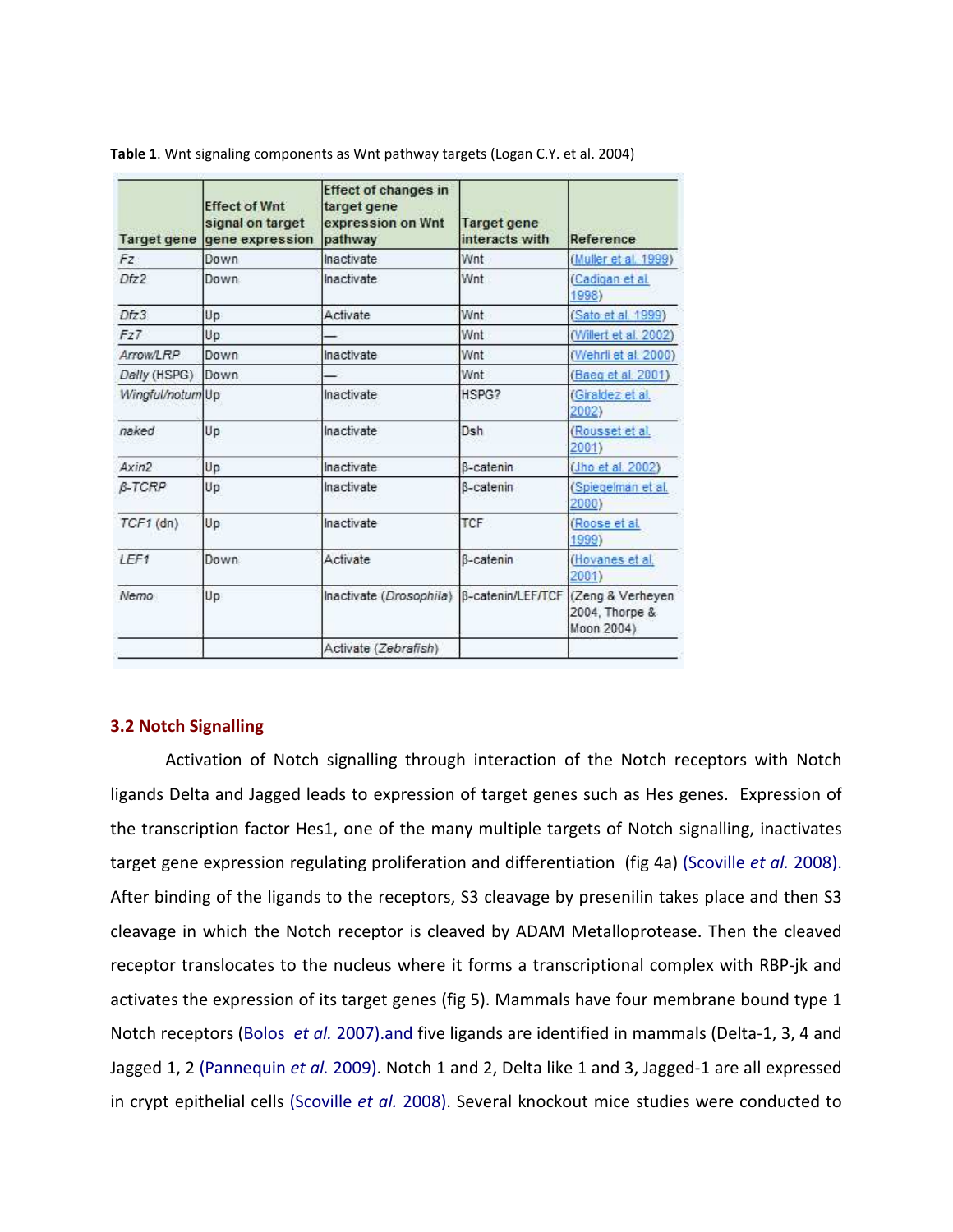unravel the role of Notch signalling in the intestine. Such an experiment involving RBP-jk conditional knockout mice and use of γ-secretase inhibitor results in increase of secretory cells in the intestine (van Es J. H. *et al.* 2005) (fig 4b&c). A similar result was observed in *Hes1* deficient mice (Jensen J. *et al.* 2000). Fre and colleagues also conducted a mutational study in which constitutive activation of Notch signaling has been shown to increase proliferation and attrition of secretory cells (Fre S. *et al.* 2005). Radtke and colleagues demonstrated thatgut specific mutant mice lacking both Notch 1 and Notch 2 receptors thereby causing loss of Hes1 expression showed that proliferative crypt progenitors differentiate into secretory goblet cells (Radtke *et al.* 2008).



**Figure 4** When Notch ligands Delta/Jagged interact with a Notch receptor, γ-secretase cleaves the NICD (Notch Intracellular domain). NICD translocates to the nucleus where it forms a transcriptional complex with RBP-jk. This complex induces expression of Hes which in turn activates expression of target genes resulting in proliferation **(a),**  In presence of γ-secretase inhibitors, NICD is not cleaved. Therefore there is no Hes expression taking place. Cells differentiate into secretory cells instead of proliferating **(b)**, RBP-jk knoack-out delivers the same result because Hes expression is not induced and consequently an increase in secretory cells is observed **(c)**

Another finding of Radtke' s research was derepression of CDK inhibitors p27 and p57 of which promoters are occupied with the transcriptional repressor Hes-1 in wild-type progenitor crypt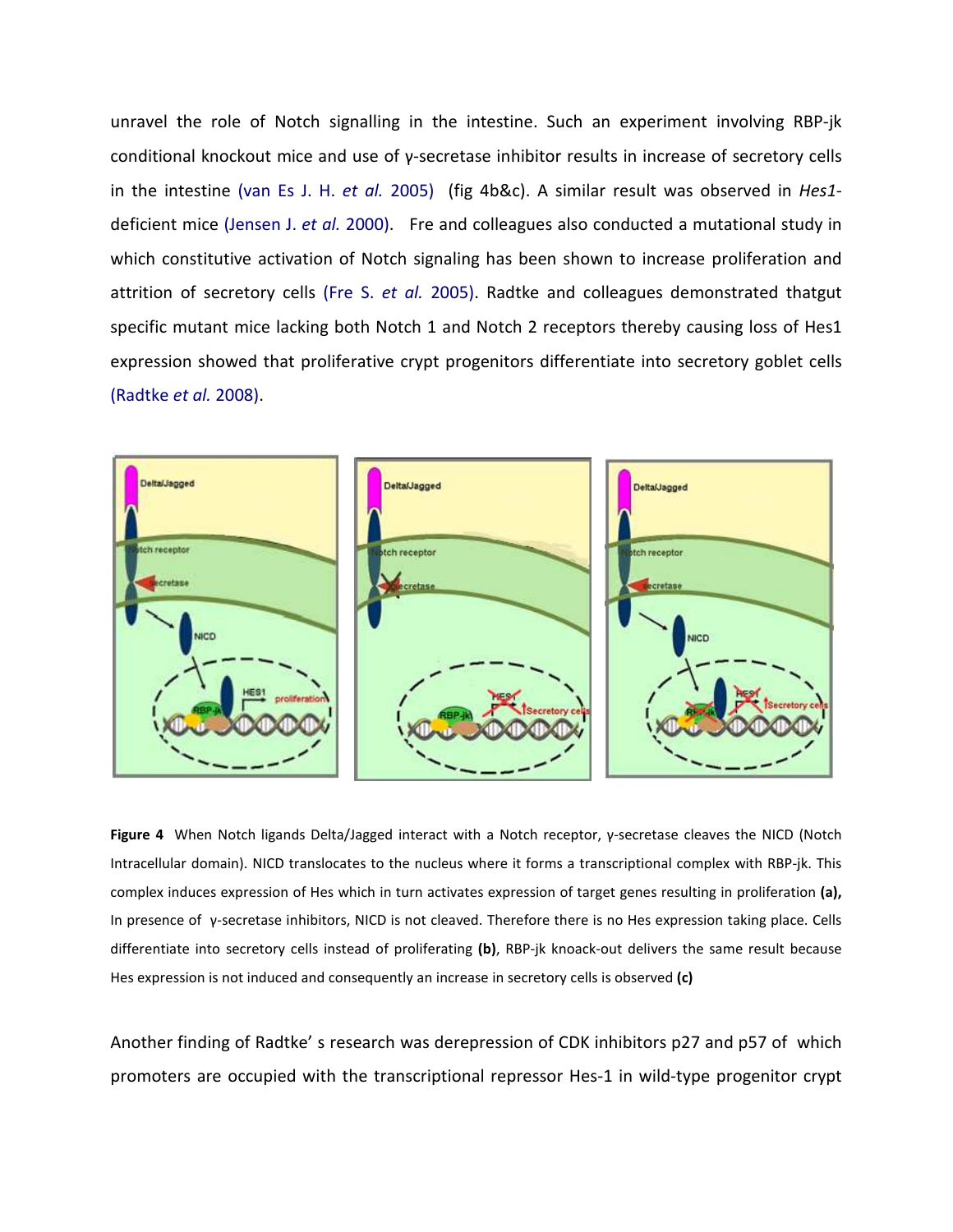cells. Thus HES1 represses two CDK inhibitors and plays a role in maintenance of proliferative progenitor crypt cells in the intestine. Cells that differentiate into goblet cells upon inhibition of Notch signaling pathway requires Math 1 transcription factor (van Es *et al.* 2010). Math1 is expressed in secretory progenitor cells and mature cells and is negatively regulated by Notch signaling. When Notch signaling is active, Math1 is repressed in a Hes1 dependent manner. RPBjk knock-out mice exhibit up-regulation of Math1. Secretory lineages are depleted in *Math1* deficient mice. These findings suggest that Notch signaling is essential for proliferation and its absence results in transition of progenitor cells into secretory goblet cells in a MATH1 dependent fashion. To conclude, Notch signalling pathway is also involved in both cell fate decision and maintenance of progenitor cell proliferation.





**Figure 5** Notch drives proliferation in cooperation with Wnt signalling. Notch target genes are expressed as a result of nuclear translocation of NICD after binding of Notch ligands to their receptor and cleavage of NICD (Vermeulen et al. 2010).

#### **3.3 Bmp signaling**

BMPs are known to play a role in limb development, tooth development, primordial germ cell generation and regulation of apoptosis in vertebrates *(*Cho *et al*. 2001). In the intestine, Bmp signaling pathway is the negative regulator of intestinal stem cell proliferation (Moore *et al.* 2006), as it counteracts Wnt signalling .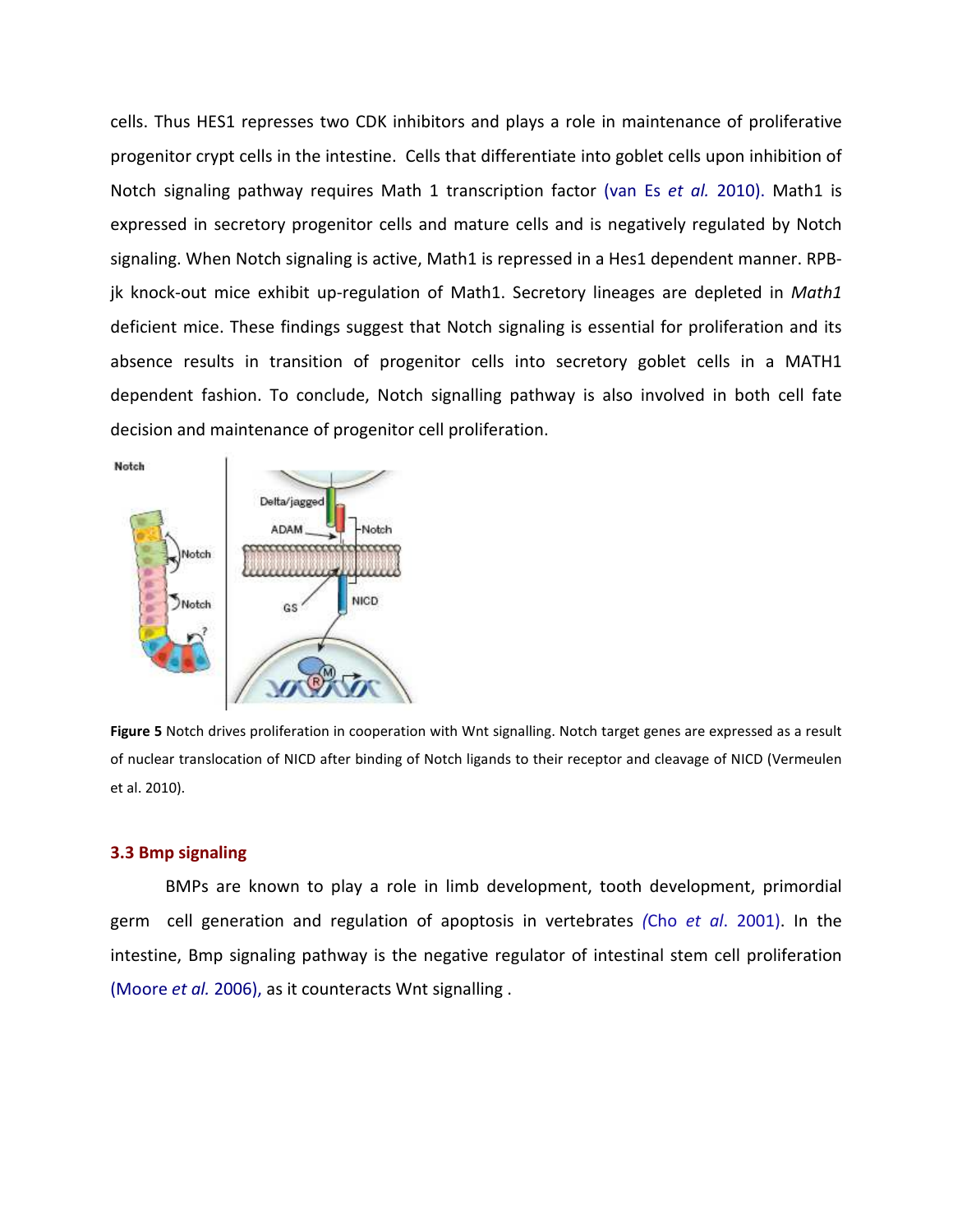

**Figure 6** BMPS are produced by the mesenchymal cells. Initiation of Bmp signalling requires heterodimerization of BMPR1 and BMPR2. SMADs are involved in Bmp signalling and required for Bmp target gene expression with the help of RUNX2 cofactor (Vermeulen et al. 2010)

BMPs are expressed by the mesenchymal cells adjacent to ISCs both at the top of the crypt and the bottom (fig 6) (Vermeulen *et al.* 2011; Moore *et al*. 2006). At the top of the crypt, BMPs have a coordinating role in segregation between proliferation and differentiation. BMPs can halt proliferation by inhibiting Wnt signalling. BMP2 and BMP4 are examples of BMPs stopping proliferation at the crypt-villus border, permitting differentiation. Both mice lacking a BMP receptor or overexpressing BMP inhibitor Noggin support this role by leading to hyperproliferation (Moore *et al.* 2006; He *et al*. 2004). Auclair *et al.* 2007 also generated mice lacking Bmpr1a mutant mice lacking BMP receptors by using tissue specific gene ablation. The result was an altered intestinal epithelium and an increased proliferation. SMADs are necessary for Bmp signalling as they are phosphorylated and form a cascade after heterodimerization of of BMPR1 and BMPR2. Phosphorylated SMAD1,5, and 8 associate with SMAD4 (Vermeulen *et al.* 2010), a mediator of TGF-β signaling (Miyaki *et al*. 2003), which in turn drives Bmp target gene expression in the nucleus after translocation. Formation of epithelial cancer is detected in gastrointestinal tract of mice when Smad4- dependent signaling is lost selectively in T cells which shows that these T cells lose the ability to send the right message to their neighboring stromal and epithelial cells (Kim *et al.* 2006). However, epithelial specific deletion of Smad4 gene does not lead to epithelial cancer.

Another observation was that loss of epithelial signaling in Bmpr1a mutant mice has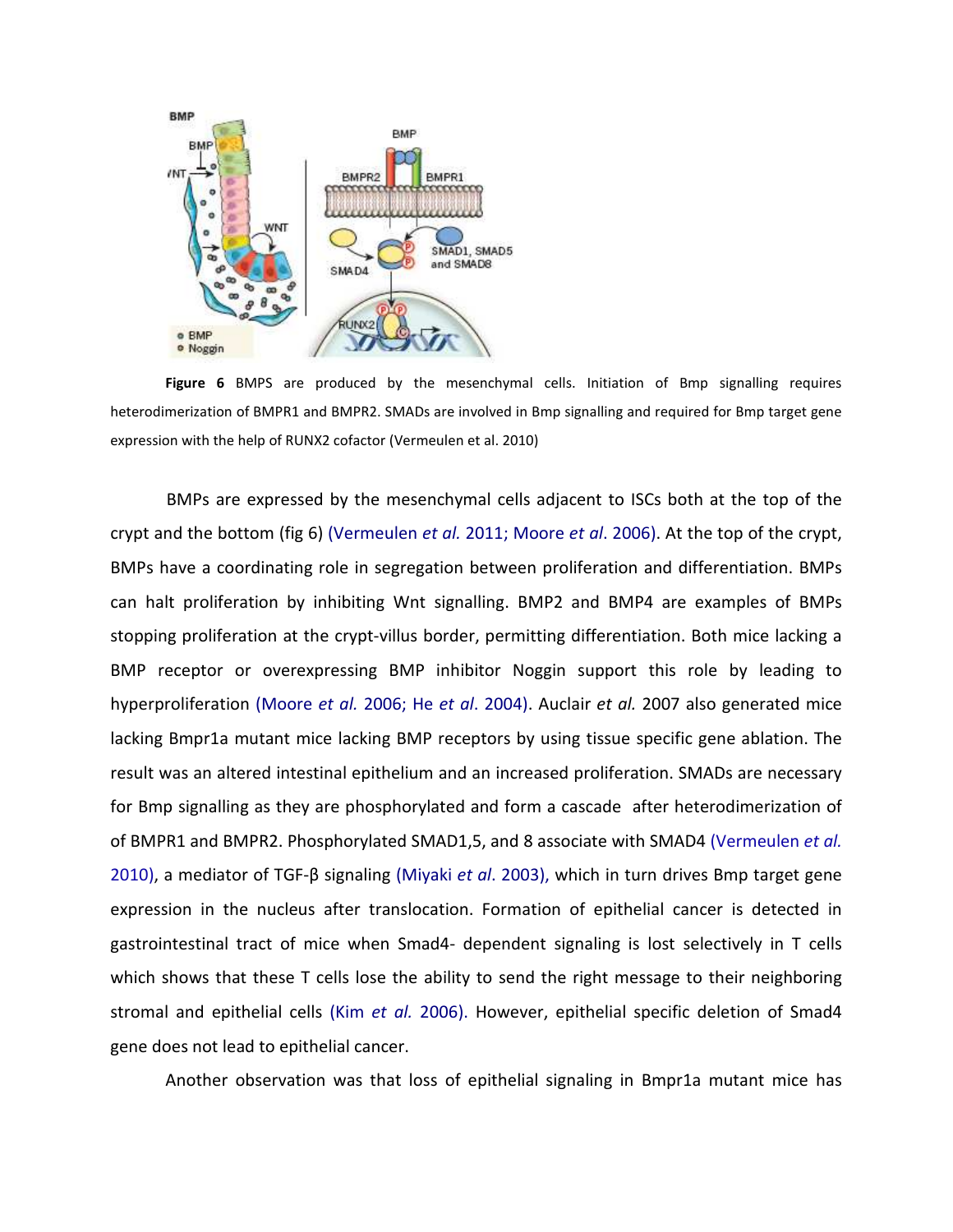significant consequences for maturity and terminal differentiation of secretory cells, suggesting an important role for Bmp signaling in epithelial architecture maintenance in the crypt-villus axis. Unlike some other studies in which Bmp signaling was affected in both epithelial and mesenchymal compartments, epithelial loss of Bmp signalling does not lead to de novo crypt (Auclair *et al.* 2007) suggesting a role in maintenance of epithelial cell differentiation, proliferation and cell renewal. On the other hand, formation of de novo crypts in mesenchymal loss of Bmp signaling suggests that this pathway plays a significant role in crypt morphogenesis. At the bottom of the crypt, Noggin binds to BMPs and thereby prevents interaction with receptors leading to block of differentiation initiation.

 Based on these findings we conclude that there is a BMP gradient along the crypt- villus axis determining proliferation regulation via Wnt signalling.

# **3.4 Hedgehog signalling**

Hedgehog signalling is mainly involved in patterning, control of smooth muscle cell proliferation and intestinal development. While plenty of data exists on Hedgehog signalling's involvement in intestinal development, this pathway's role in adult intestine is not as clear and pronounced as during development.



**Figure 7** Hedgehogs help epithelium communicate with the mesenchyme. Normally pactched (PTCH) represses smoothened (SMO), however this repression is blocked when hedgehog is bound to the receptor (Vermeulen et al. 2010).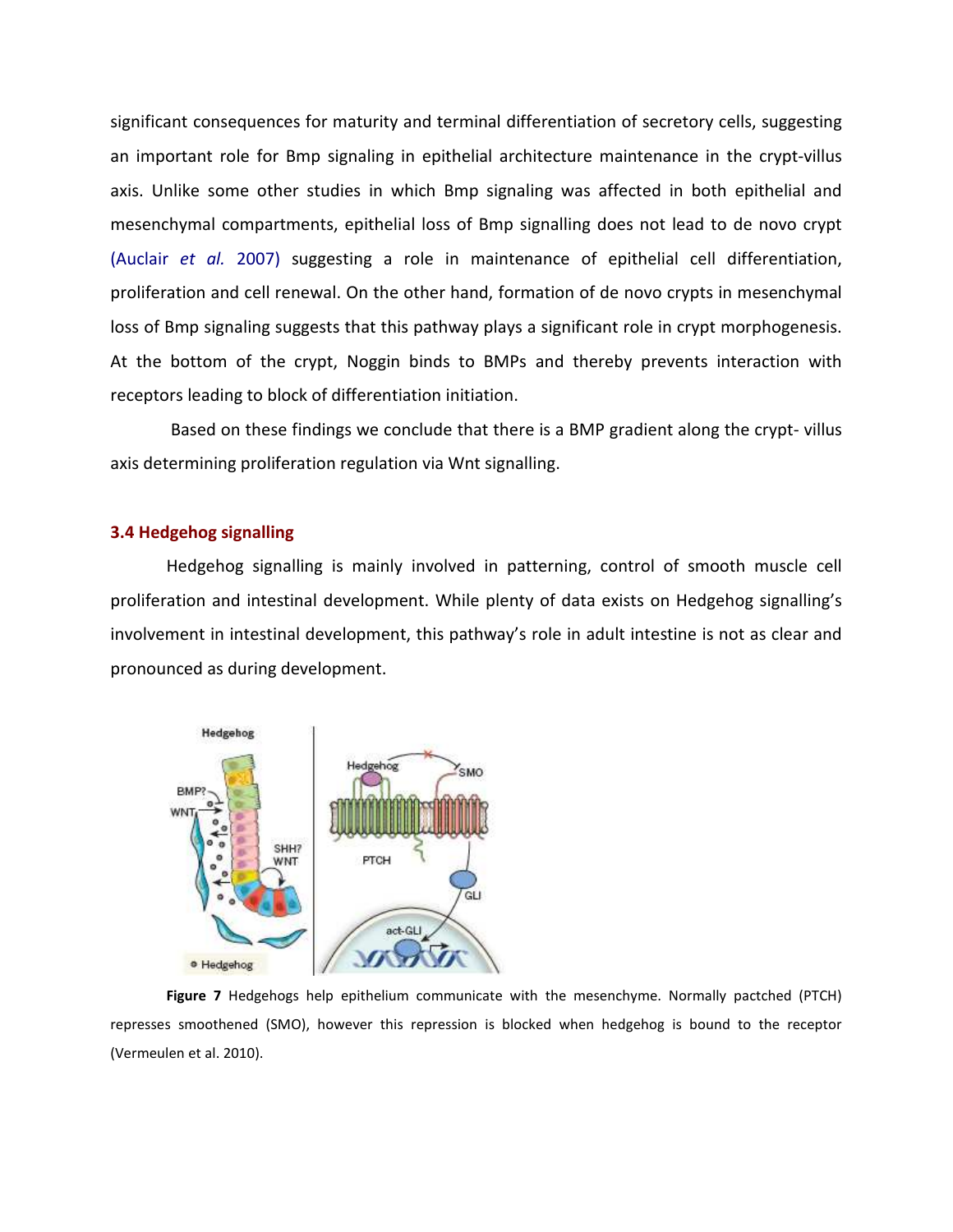The small intestine of a developing mice restricts expression of Shh and Ihh to the epithelium (Cosnier *et al*. 2006). These two ligands become more concentrated in the region between two villi. The receptors patched 1 and patched 2 are expressed in the mesenchyme. So are the three effectors of hedgehog signaling, Gli 1, Gli 2, and Gli 3 (fig 7). Inhibiting the hedgehog signaling results in absence of villi and highly proliferative intestinal epithelium (Madison *et al*. 2005). Blocking the signalling also leads to an increase in Wnt activation. Cells are not properly differentiated either. Other studies blocking hedgehog signaling either partially, or through unconditional knockouts of Shh and Ihh lead to similar results (Crosnier *et al*. 2006). All these studies show that this signaling between the epithelium and mesenchyme are crucial for villus formation and restricting proliferation to the region between the villi. Conditional deletion of patched, one of the membrane protein through which hedgehog pathway acts, has been shown to not only inhibit Wnt signalling in the small intestine but results in a premature enterocyte differentiation.

The fact that SHH and IHH protein production takes place at highly proliferative regions such as the intervillus pocket and the crypt base (Crosnier *et al*. 2006) suggest that both of these ligands diffuse away from site of production and ensure villus formation at a distance.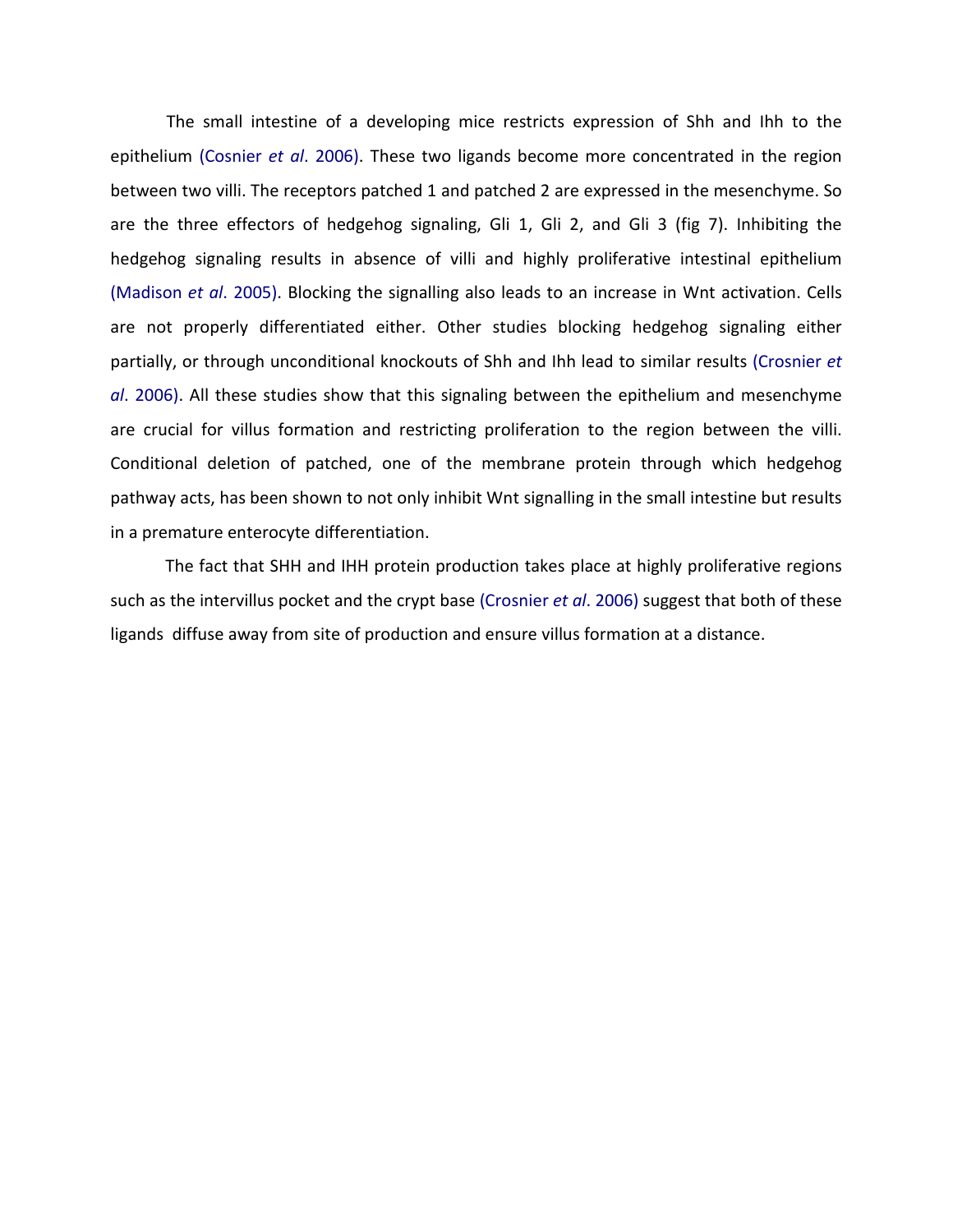### **4. TISSUE CULTURE SYSTEMS**

Study of the intestine mostly depends on *in vivo* methodologies simply because there were not successful *in vitro* approaches until recently. Epithelial cells in primary culture could be maintained up to 10 days (Beaulieu *et al*. 1998). The problem these cultures is that they are difficult to preserve as cells rapidly enter apoptosis after being removed from the basal membrane and the underlying stroma. Although there are 3D organoid cultures allowing proliferation and differentiation of a tissue, they are restricted to embryonic tissues and no organoid culture methodology was applied to the intestine until recently. Ootani and colleagues managed to produce a 3D culture system mimicking the intestinal epithelial growth and differentiation. Mouse neonatal tissue as a starting material can be grown in long-term culture system showing intestinal epithelial expansion as sphere-like organoids with proliferation and multilineage differentiation (Ootani *et al*. 2009). The 3D architecture of the mouse intestine can be preserved for 30 to longer than 350 days. This research also demonstrated that the Wnt antagonist Dkk-1 (Dickkopf-1) inhibits culture growth while a fusion protein between a Wnt agonist and immunoglobin Fc stimulates culture growth. On the other hand, overexpression of secretase inhibitor induces secretory cell differentiation in culture which is consistent with *in vivo* Notch signaling requirement. Lgr5+ and Bmi1+ epithelial cells also expanded *in vitro* upon treatment with the fusion protein. Altogether this study suggests that growth of successful longterm intestinal culture *in vitro* requires presence of both Wnt and Notch signals in the microenvironment *.* In other words, proliferation and differentiation of an intestinal organoid culture in vitro is possible in a Wnt and Notch dependent ISC niche providing all the necessary signals.

Recently, it has been found that under long term culture conditions single mouse crypts are able to generate villus-like epithelial domains containing all the different cell types of intestinal epithelium (Sato *et al*. 2009). At the same time these crypts go through several crypt fission events. For establishing such a long term culture which can be maintained for longer than 8 months, Sato and colleagues made use of a matrigel containing all the required elements necessary for growth of an intestinal crypt. Previous studies have already shown that crypt growth requires EGF and the Wnt signalling. As Wnt signalling, the Wnt agonist R-spondin 1 is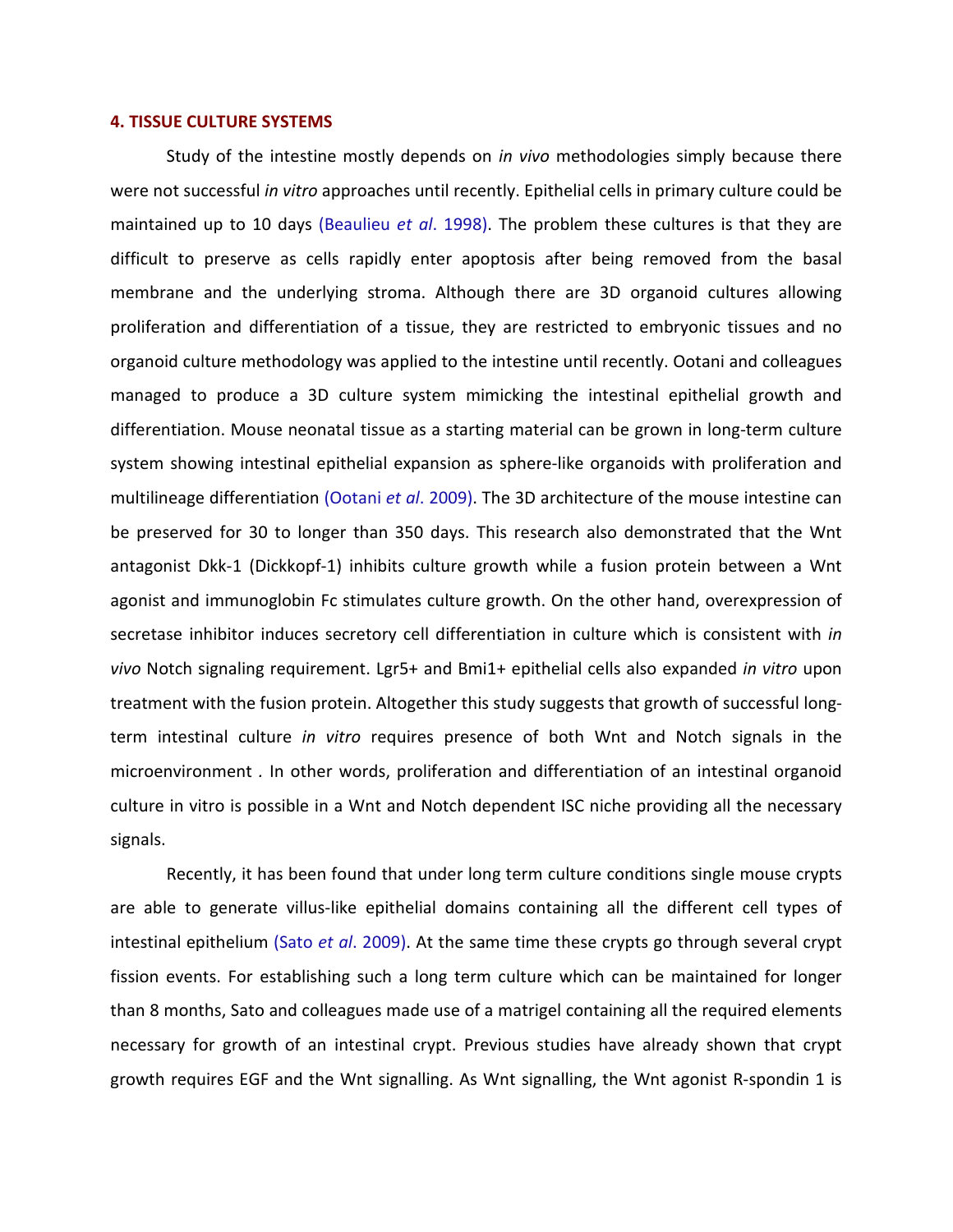used to ensure growth. Another element which was added to the matrigel to ensure increase of crypt number was Noggin. Isolated of stem cells result in anoikis because they are detached from the surrounding extracellular environment of the normal tissue. Two extracellular proteins are enriched at the base of intestinal crypts; laminin  $\alpha$ 1 and  $\alpha$ 2. Therefore these proteins were also added to the matrigel to further support growth of the crypts. This single lumen is lined with a single layered villus-like epithelium containing all differentiated cells of the intestinal epithelium (fig 8). Similarity of these organoids to freshly isolated colon crypts is confirmed based on microarray expression analysis.



**Figure 8** Crypt organoid consisting of a single lumen lined with villus-like epithelium and the surrounding crypt-like domains (Sato et al. 2009)

Sato and colleagues also demonstrated that organoids can be established from single LGR5+ stem cells *in vitro*. These organoids also contained enterocytes, goblets cells, enteroendocrine cells just like organoids derived from whole mouse crypts. Concurrently, Matrigel was provided with a Notch agonist peptide to compensate for loss of cell-to-cell contact due to isolation of single stem cells and thereby loss of Notch signalling which plays an essential role in proliferation of crypts. For the rest, same matrigel- based culture system provided with all the necessary signals such as EGF, the Wnt agonist R-spondin 1, and noggin was used just like for whole cyrpts. Thus it is possible to grow a self organizing, expanding organoid without the surrounding epithelial cellular niche in picture. Finally, this long-term culture system is can be used to generate human organoids. In this sense this culture system can be a very valuable tool not only for regenerative medicine but gene therapy as well. A subsequent mouse study of Sato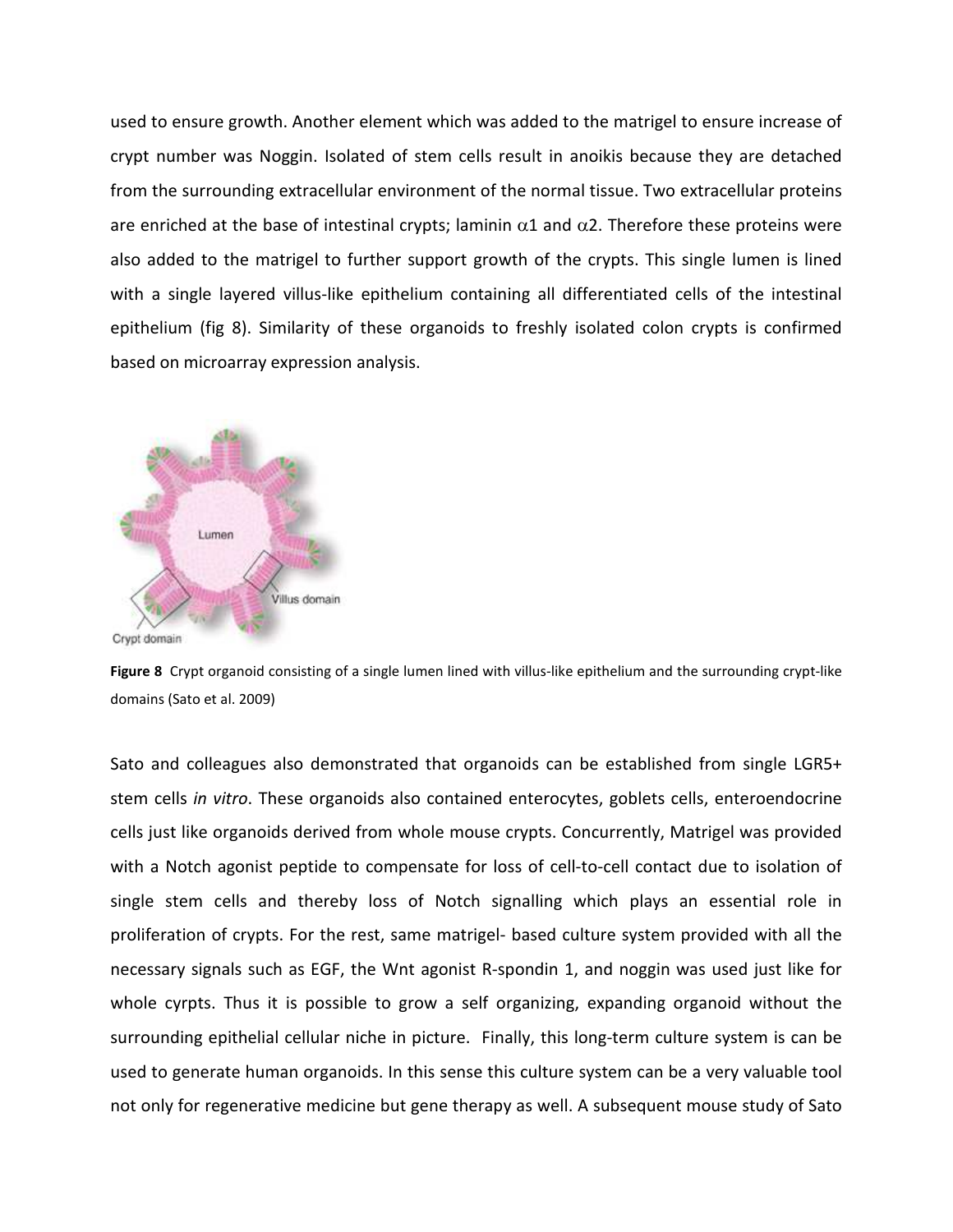and colleagues (Sato *et al.* 2011) shows evidence that Lgr5 stem cells require cell to cell contact with the Paneth cells for maintaining stemness. Intestinal stem cells compete for Paneth cell contact Paneth cells -direct progeny of intestinal stem cells- provide stem cells with niche signalling in the intestine. Besides secreting antimicrobial agents, Paneth cells provide Lgr5 + stem cells with the necessary niche signals. Paneth cells produce CD24+ which is a good marker of paneth cells as mentioned before. CD24+ Paneth cells produce all the signals required for stem cell maintanance in culture. These signals are EGF, TGF-α, Wnt3 and the Notch ligand Dll4. When sorted Lgr5+ stem cells are co-cultured with Paneth cell, organoid formation is enhanced greatly *in vitro*, whereas genetic removal of Paneth cells leads to loss of Lgr5+ stem cells *in vivo*.

Above mentioned long term in vitro culture systems are important because similar cultures can be started from human stem cells.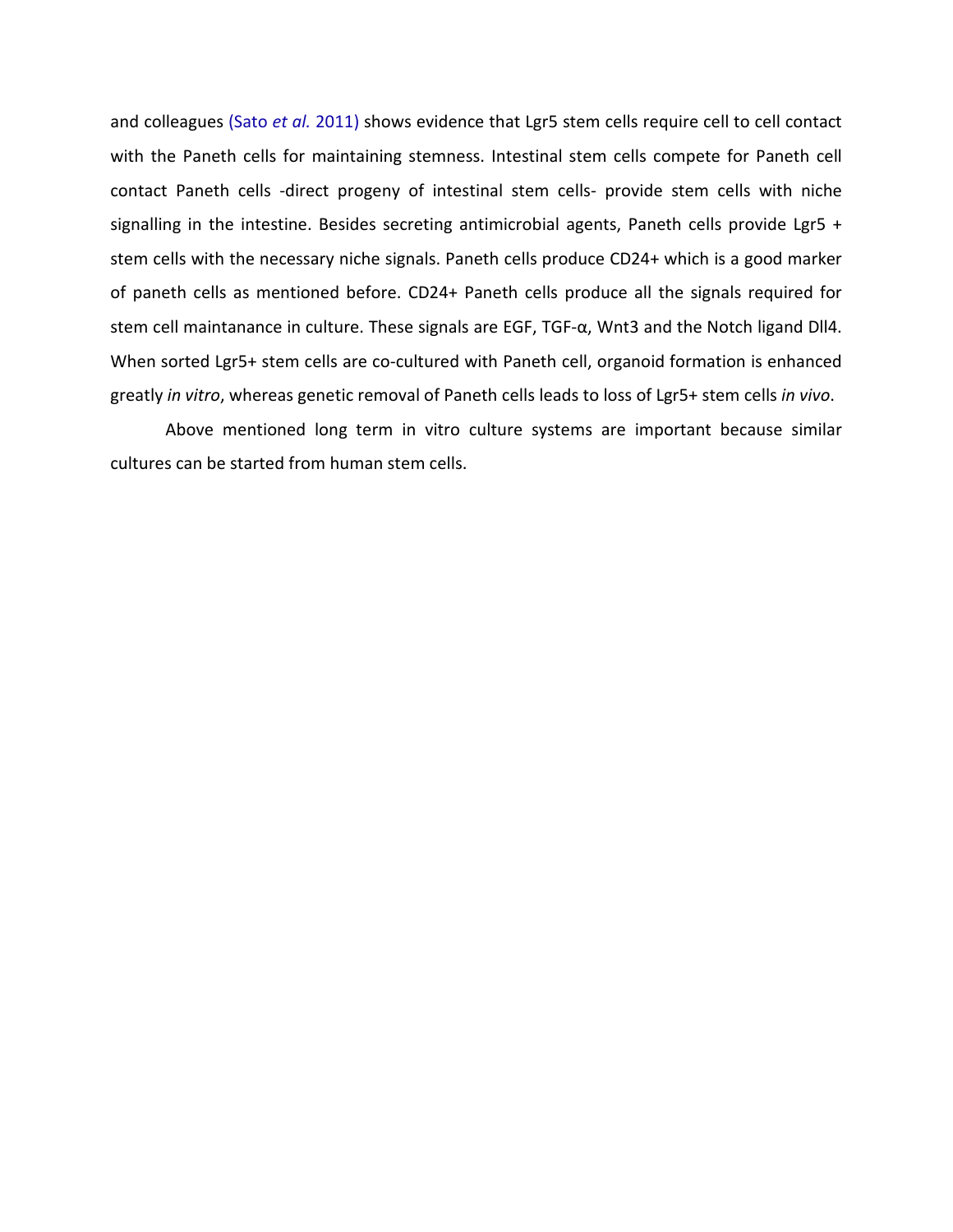#### **5. DISCUSSION**

In the past century a lot of effort has been made to identify the stem cells of the mammalian intestine and to unravel the molecular cues regulating the mechanisms maintaining proliferation, terminal differentiation, lineage commitment and apoptosis in this tissue. Although the intestinal epithelium is the most rapidly renewing tissue in the mammalian body, stem cells driving the process of cell-renewal have been identified not so long ago.

As mentioned above, two intestinal stem cell models have been proposed. Cycling Lgr5+ CBCs are the active stem cells and LRCs at the +4 position right above the Paneth cells are the quiescent stem cells (Potten *et al.* 1997). Another proposal is that both CBCs and LRCs co-exist in the intestinal crypts as adult intestinal stem cells (Scoville *et al.* 2008; Li *et al.* 2010). Identification of different intestinal stem cells in the crypt has changed the view on monoclonality which suggests that one singe intestinal stem cells generates monoclonal populations (Leblond *et al.* 1974). Existence of more than one type of intestinal stem cells points more to clonality. To what degree these distinct intestinal stem cell candidates interact with each other is not known yet. Although these stem cells candidates have separate functional roles, they can function in a cooperative way. The relationship between these cells requires further research. Another point worth mentioning is that Bmi1 did mark cells at the +4 position and these Bmi1+ cells do give rise to the four epithelial cell types but whether these cells are the quiescent LRCs still needs to be found out.

As we have mentioned earlier, Lgr4 is expressed in all of the cells of the intestinal crypt , obviously including the BMI1+ +4 position cells. It would also be interesting to look at the effect of LGR4 in these LRC cells. Such an investigation could provide us with insights regarding the interdependence of the two distinct intestinal stem cell populations.

Wnt being the most important, all of the in this review mentioned signalling pathways are important in regulation of proliferation, differentiation, and apoptosis. BMP's inhibiting Wnt signaling are negative regulators of ISC proliferation. Obviously BMPs interact with Wnt receptors at the top of the crypt as they ensure differentiation of epithelial cells. When bound to the BMP inhibitor Noggin at the bottom of the crypt, proliferation is not disrupted. Which signals cause the binding of Noggin to BMPs at the bottom of the crypts? Is there some kind of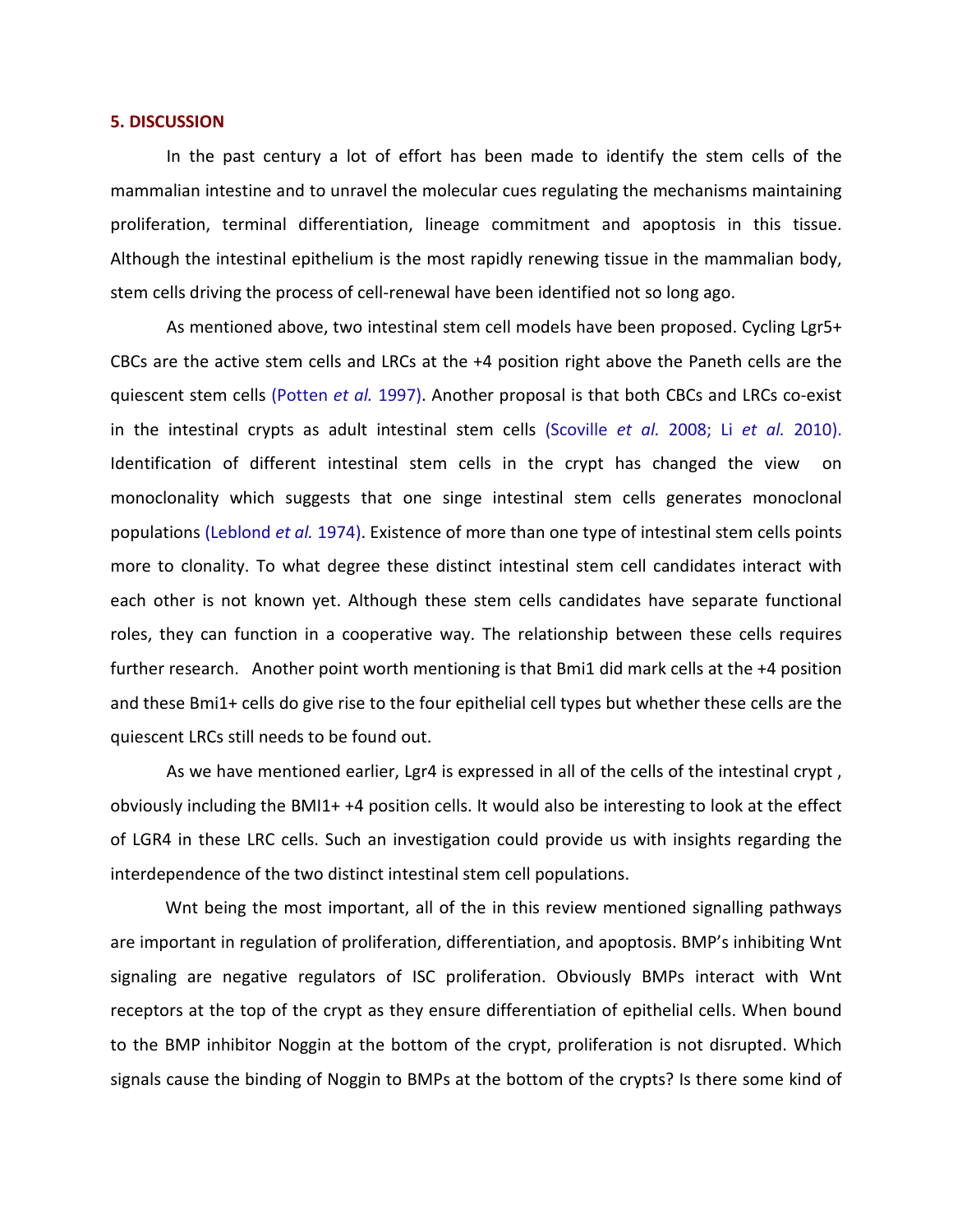interaction between Bmp and Hedgehog signalling? More research is required to uncover the cross communication between the signals of different pathways. Therefore it is very important to connect these pathways. Disruption of one pathway can interfere and alter another pathway which in turn may impair the indispensable balance between proliferation, differentiation and apoptosis in the intestinal crypt. Furthermore, disruption of these pathways can lead to developmental defects and have serious consequences such as cancer. For this reason a thorough understanding of the mechanisms involved in these processes has become a necessity given cancer being the epidemic of our century. Identification of the intestinal stem cells together with comprehensive understanding of molecular cues behind regulation of ISCs, the intestinal development and maintenance thereof can help us come up with golden tools to help treat disease and cancer. Establishment of long-term culture systems in which 'miniguts' are created from one single mouse LRG5+ stem cell is one such golden tool that can be applied to human intestinal stem cells. This culture system also opens new avenues for treatment with transplantation.

Researchers have applied two approaches to get a better understanding of molecular regulation of intestinal stem cells: the transplantation approach and the genetic marking approach as defined by Barker et al. (2008). The first approach makes use of molecular markers to identify and enrich the stem cells and then makes use of in vitro cultures and /or transplantation. Genetic marking is more challenging as this second approach must happen at the level of single stem cells and involves genetic modification. Recently established long- term *in vitro* cultures can make a big difference for patients suffering from diseases such as colorectal cancer.

Colorectal cancer (CRC) has become the number one cause of cancer mortality in developed countries in the 21<sup>st</sup> century (Jemal *et al.* 2006). Colorectal cancer is mostly caused by mutations in Wnt signaling pathway. There are two types of mutations of the Wnt signaling pathway components both of which results in translocation of β-catenin to the nucleus and thereby activating the Wnt target genes (Fodde *et al*. 2007). Either inactivating mutations occur by which suppressor genes APC or Axin are inactivated, or activating mutations occur by which β-catenin oncogene is activated. Genomic rearrangements, deletions or insetions might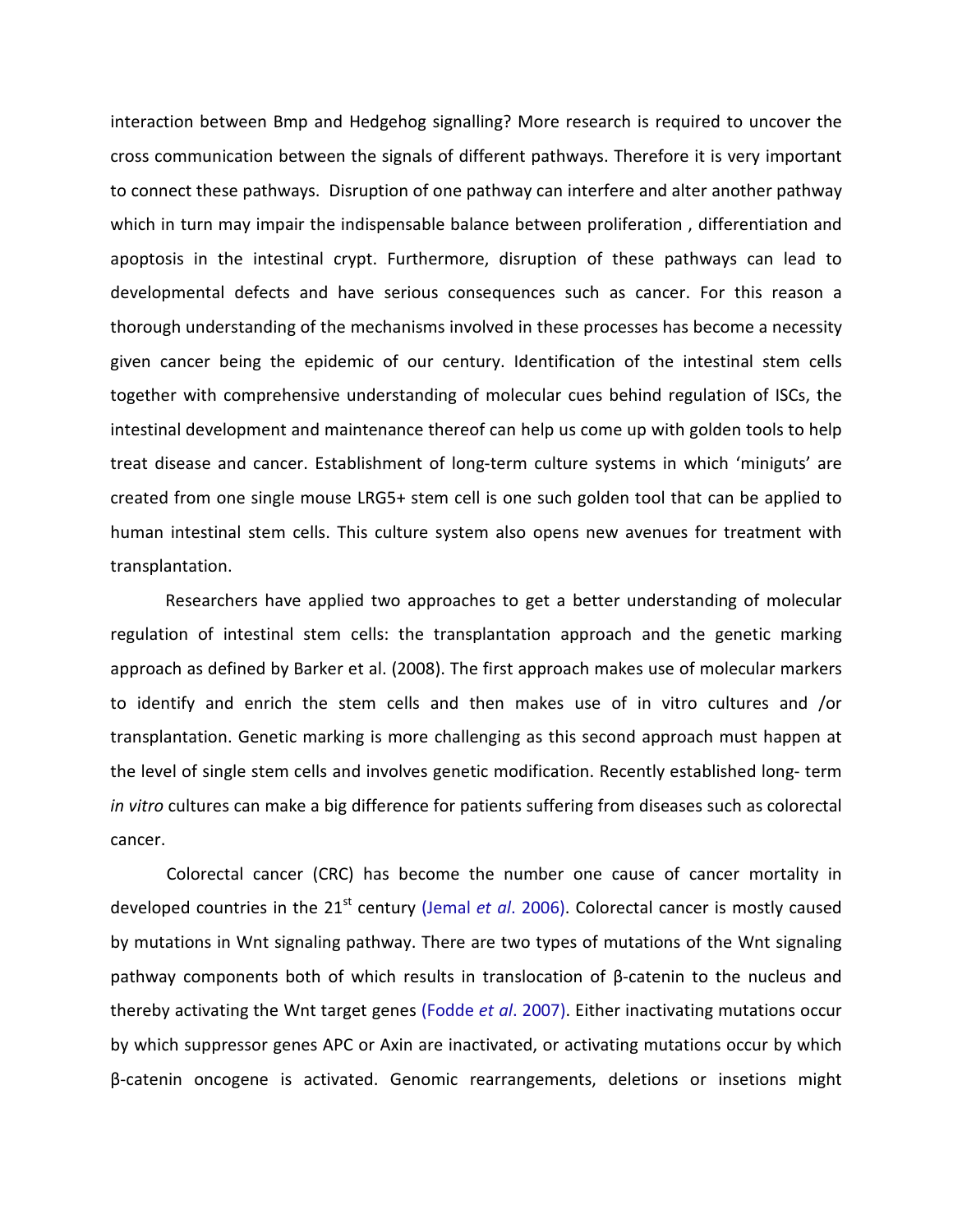eventually lead to activation or in activation of target genes. Loss of control over proliferation due to genetic alterations may result in tumors. Tumor growth might be a consequence of various cellular changes such as losing sensitivity to growth-inhibiting signals, evading apoptosis, limitless replicative potential (Hanahan *et al.* 2000). For example, both Wnt and Notch signallings are abnormally active in CRC (Pannequin *et al.* 2009).

Several molecules that are associated with signalling pathways are found in tumor cells. One such molecule is progastrin. Pannequin and colleagues have shown that depletion of progastrin in CRC cells leads to inhibition of Wnt signaling and an increase in secretory cell differentiation. Several laboratories showed that a big proportion of CRC tumors secrete a gastrin precursor called progastrin which is capable of activating signaling pathways elevating cancer progression ((Pannequin *et al.* 2009; Ottewel *et al.* 2005; Singh *et al.* 2000). Downregulation of progastrin inhibits Notch signaling and as a result the secretory lineage markers Math-1 and Hath-1 expression is restored in CRC cells. This effect is due to a decrease in Jagged-1 expression. When Jagged-1 levels are restored, Tcf 4 activity is activated. his points to presence of a feedback from Notch towards Wnt signaling. Mannequin's findings make progastrin interesting for lessening abnormal activation of Wnt and Notch pathways in CRC cells. These kind of molecules associating with hyperproliferation can be targeted for treatment of cancer as well.

It is believed that there might be Cancer Stem Cells (CSC) and this CSC hypothesis seems to promise a more effective treatment of cancer as it targets the starting point of cancer. However, presence of cancer stem cells is still under investigation.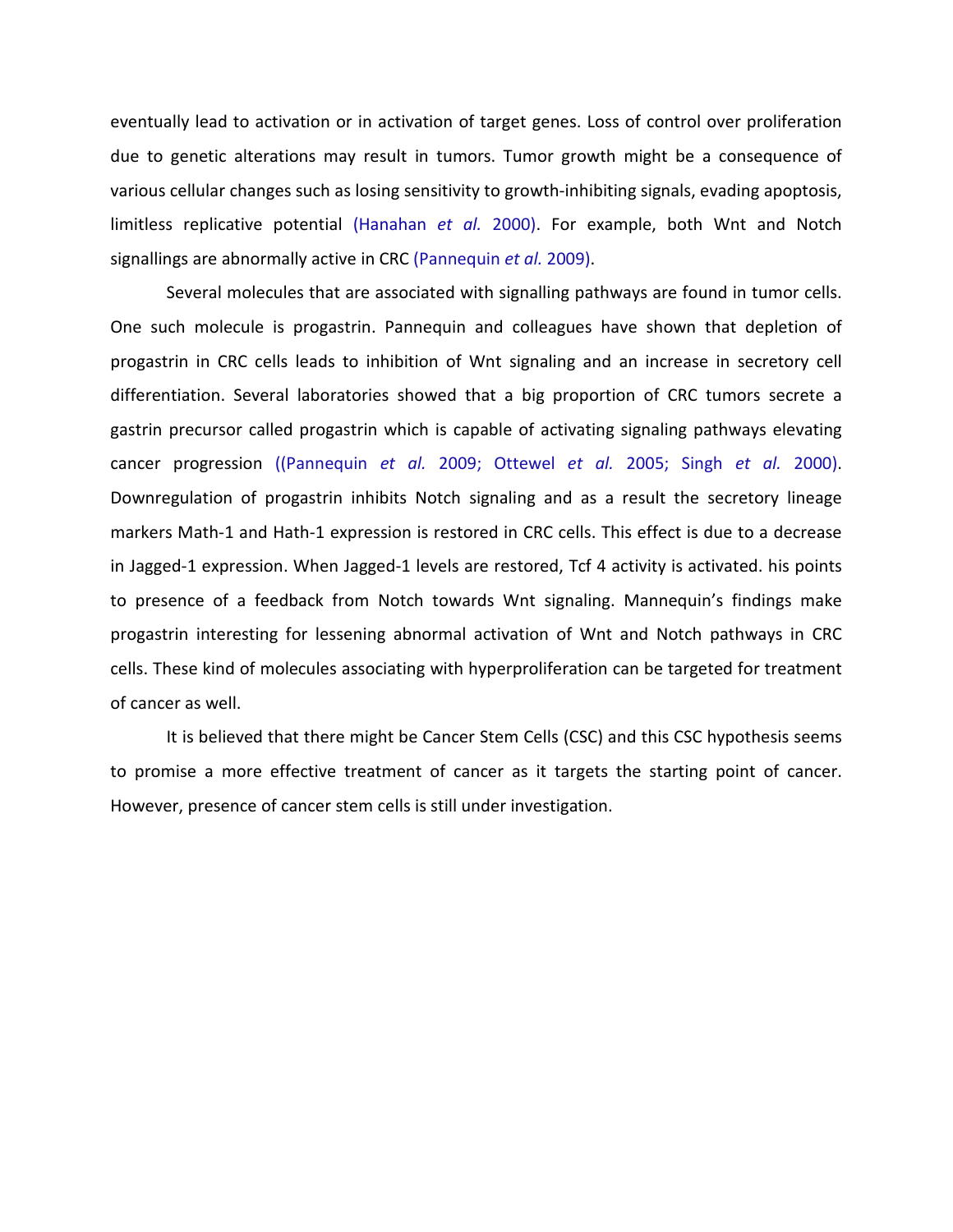#### **REFERENCES**

Auclair et al. 2007. Bone Morphogenetic Protein Signalling is Essential for Terminal Differentiation of the Intestinal Secretory Cell Lineage. Gastroenterology Vol. 133, No. 3, pg. 887-896.

Arnold et al. 2009. [Making a commitment: cell lineage allocation and axis patterning in the early mouse embryo.](http://www.nature.com/nrm/journal/v10/n2/full/nrm2618.html) Nature Reviews Molecular Cell Biology 10, 91-103.

Barker et al. 2009. Crypt stem cells as the cells-of-origin of intestinal cancer. Nature Vol. 457, 608-611.

Barker et al. 2007. Identification of stem cells in small intestine and colon by marker gene Lgr5. Nature Vol. 449, 1003-1007.

Barker et al. 2010. Tissue-Resident Adult Stem Cell Populations of Rapidly Self-Renewing Organs. Cell Stem Cell 7, 656-670.

Bjerkens et al. 2002. Multipotential stem cells in adult mouse gastric epithelium. Am. J. Physiol. Gastrointes. Liver Physiol. 283, G767-G777.

Bolos V. et al. 2007. Notch signalling in Development and Cancer. Endocrine Reviews 28(3), pg. 339-363.

Carmon et al. 2011. R-Spondins function as ligands of the oprhan receptors LGR4 and LGR5 to regulate Wnt/βcatenin Signalling. PNAS Vol. 108, No. 28, pg. 11452-11457.

Cho K.W.Y et al. 2001. Intracellular BMP Signaling Regulation in Vertebrates: Pathway or Network? Developmental Biology 229, pg. 1-14. Clevers H. 2006. Wnt /B-catenin Signalling in development and disease. Cell Vol. 127, Issue 3, pg.469-480.

Clevers H. 2009. Searching for adult stem cells in the intestine. EMBO Molecular Medicine 1, 255-259.

Crosnier C. et al. 2006. Organizing cell renewal in the intestine: stem cells, signals and combinatorial control. Nature Reviews Genetics Vol. 7, pg. 349- 359.

De Lau W. et al. 2011. Lgr5 homologues associate with Wnt receptors and mediate R-spondin signalling. Nature Vol. 476,pg. 293-297.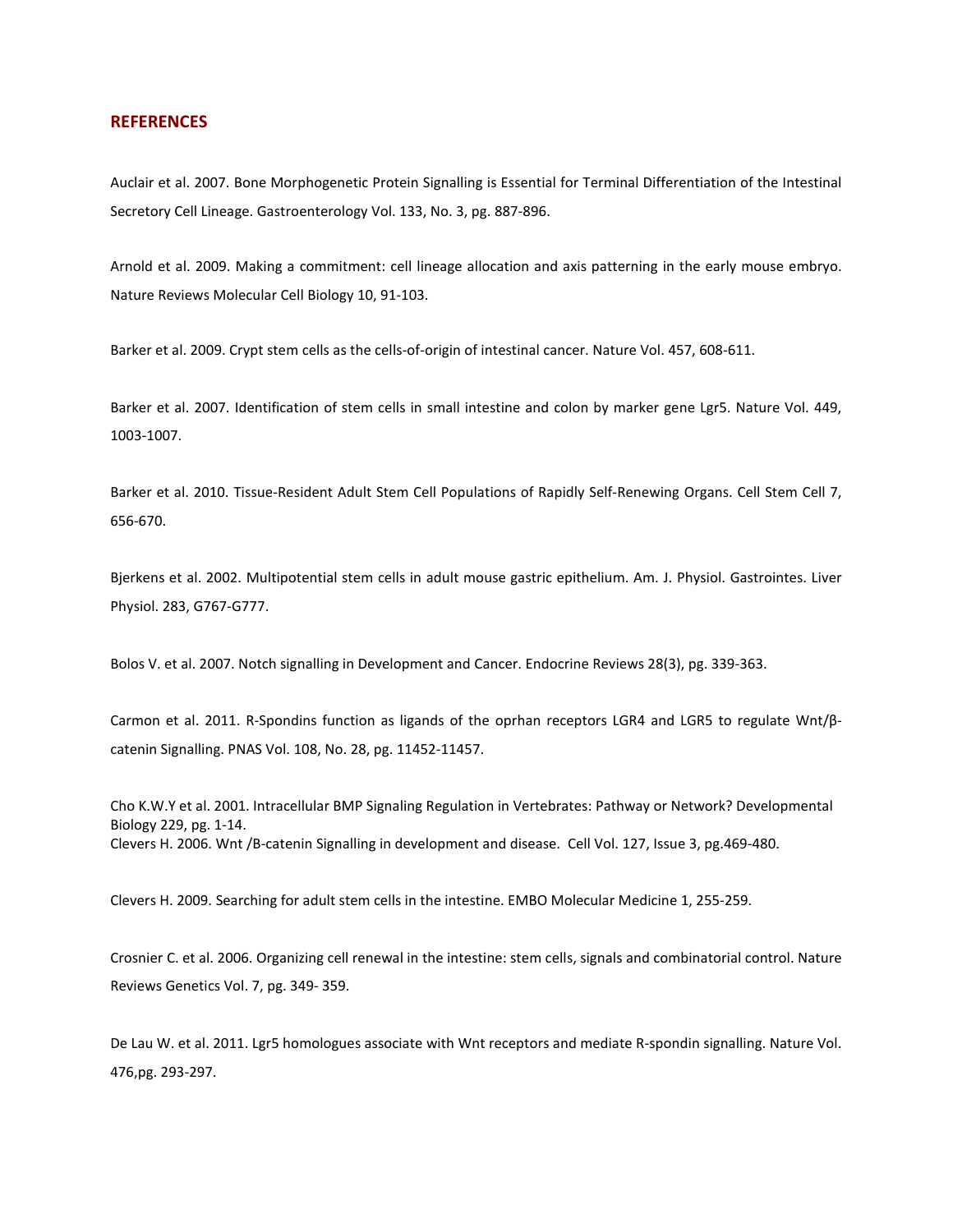Fodde R. et al. 2007. Wnt/β-catenin signaling in cancer stemness and malignant behavior. Current opinion in Cell Biology. Vol.19, Issue 2, pg. 150-158.

Fre S. et al. 2005. Notch signals control the fate of immature progenitor cells in the intestine. Nature 435, pg. 964- 968.

Furstenberg R. J. von et al. 2011. Sorting mouse jejunal epithelial cells with CD24 yields a population with characteristics of intestinal stem cells. American Journal of Physiology: Gastrointestinal and Liver Physiology, Vol. 300, No. 3, pg. G409- G417.

Garcia et al. 2009. LGR5 deficiency deregulates Wnt signalling and leads to precocious Paneth cell differentiation in the fetal intestine. Developmental Biology, Vol. 331, Issue 1.

Gregorieff et al. 2005. Wnt signalling in the intestinal epithelium: from endoderm to cancer. Genes Dev. 19, 877- 890.

Heath J.P. et al. 1996. Epithelial cell migration in the intestine. Cell Biology Int. 20, pg. 1139-146.

Hollande F. et al. 2003. Adherens junctions and tight junctions are regulated via different pathways by progastrin in epithelial cells. J Cell Science 116:1187–97.

Humphries et al. 2008. Colonic crypt organization and tumorigenesis. Nature Reviews/Cancer Vol. 8, 415-424.

Jemal A. et al. 2006. Cancer statistics, 2006. CA A Cancer Journal for Clinicians. Vol. 56, Issue 2, pg. 106-130.

Jensen J. et al. 2000. Cotrol of endodermal endocrine development by Hes-1.Nature Genetics 24, pg. 36-44.

Katoh M. et al. 2007. WNT Signalling Pathway and Stem Cell Signalling Network. Clinical Cancer Research 13: 4042.

Kim K.A. et al. 2006. Smad4 signalling in T cells is required for suppression of gastrointestinal cancer. Nature Vol. 441, No. 22, pg. 1015-1019.

Kim, K.A. et al. 2005. Mitogenic influence of human R-spondin1 on the intestinal epithelium. Science 309, 1256- 1259.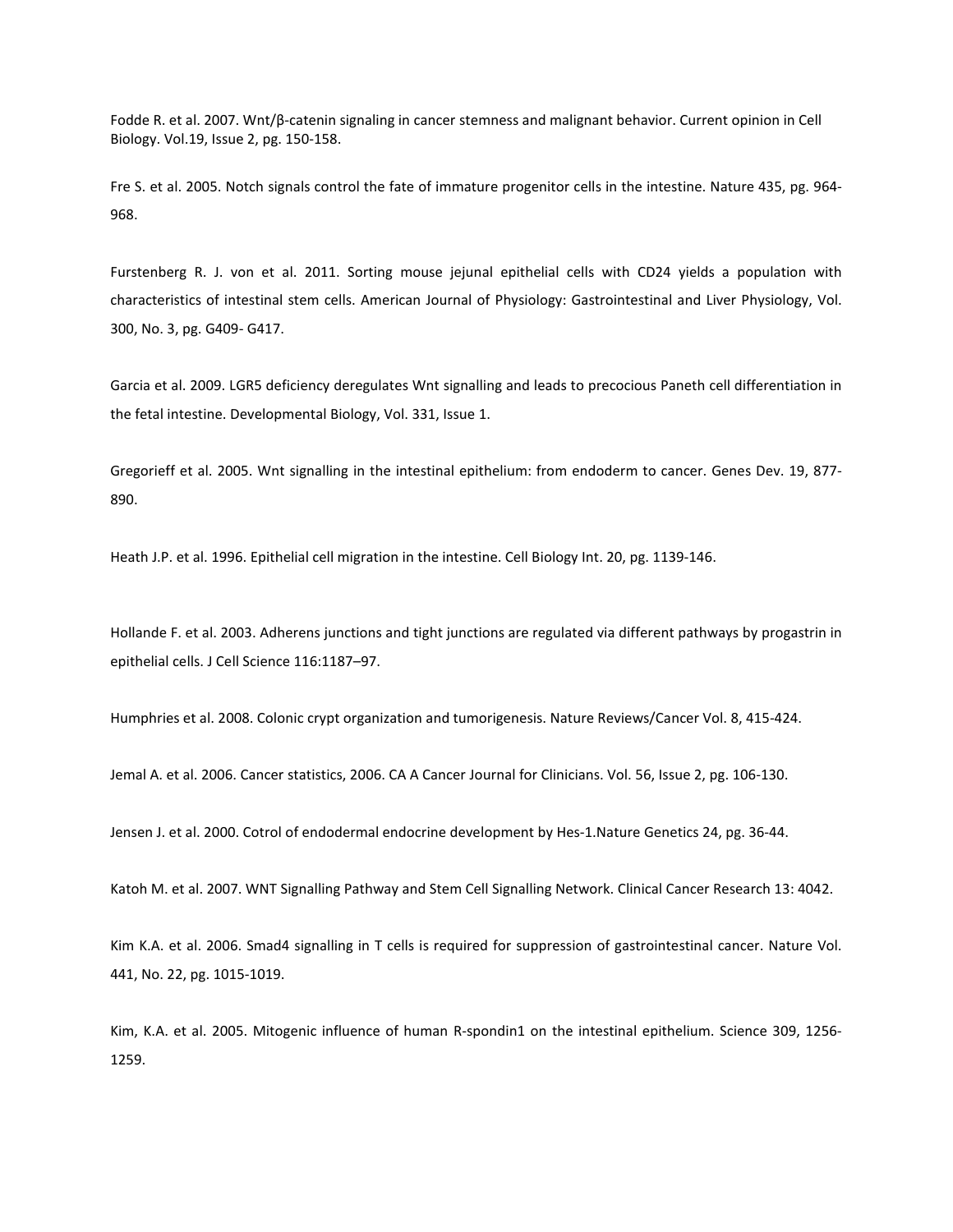Kim K.A. et al. 2006. R-Spondin proteins: A novel link to beta-catenin activation. Cell Cycle5:23-26.

Kim K.A. et al. 2008. R-Spondin family members regulate teh Wnt pathway by a common mechanism. Molecular Cell Biology 19: 2588-2596.

Li Y. Et al. 2010. Dkk1 Stabilizes Wnt Co-Receptor LRP6: Implication for Wnt Ligand- Induced LRP6 Down-Regulation. PloS ONE Vol. 5, Issue 6, e11014.

Leblond C.P. et al. 1974. Origin, differentiation and renewal of the four main epithelial cell types in the mouse small intestine I,II & III. American Journal of Anatomy, Vol. 141, Issue 4, pg. 461-509.

Leblond C.P. et al. 1974. Origin, differentiation and renewal of the four main epithelial cell types in the mouse small intestine V Unitarian Theory of the origin of the four epithelial cell types. American Journal of Anatomy, Vol. 141, Issue 4, pg. 537-561..

Logan C. Y. et al. 2004. The Wnt Signaling pathway in development and disease. Annual Review of Cell and Developmental Biology Vol. 20: pg. 781-810.

Madison B. B. et al. 2005. Epithelial hedgehog signals pattern the intestinal crypt-villus axis. Development 132, pg. 279-289.

Montgomery R. K. et al. 2009. Prominin1 (CD133) as an Intestinal Stem Cell Marker: Promise and Nuance. Gastroenterology, Vol. 136, Issue 7, pg. 2051-2054.

Mustata R.C. et al. 2011. Lgr4 is required for Paneth cell differentiation and maintenance of intestinal stem cells ex vivo. EMBO reports Vol. 12, No.6, pg. 558-564.

Nam JS et al. 2006. Mouse cristin/R-spondin family proteins are novel ligands for the Frizzled8 and LRP6 receptors and activate beta-catenin-dependent gene expression. J Biol Chem 281, pg. 13247-13257.

Ootani A. et al. 2009. Sustained *in vitro* intestinal epithelial culture within a Wnt-dependent stem cell niche. Nature Medicine Vol. 15, pg. 701- 706.

Ottewel P.D. et al. 2005. COOHterminal 26-amino acid residues of progastrin are sufficient for stimulation of mitosis in murine colonic epithelium in vivo . Am J Physiol Gastrointest Liver Physiolology 288:G541–9.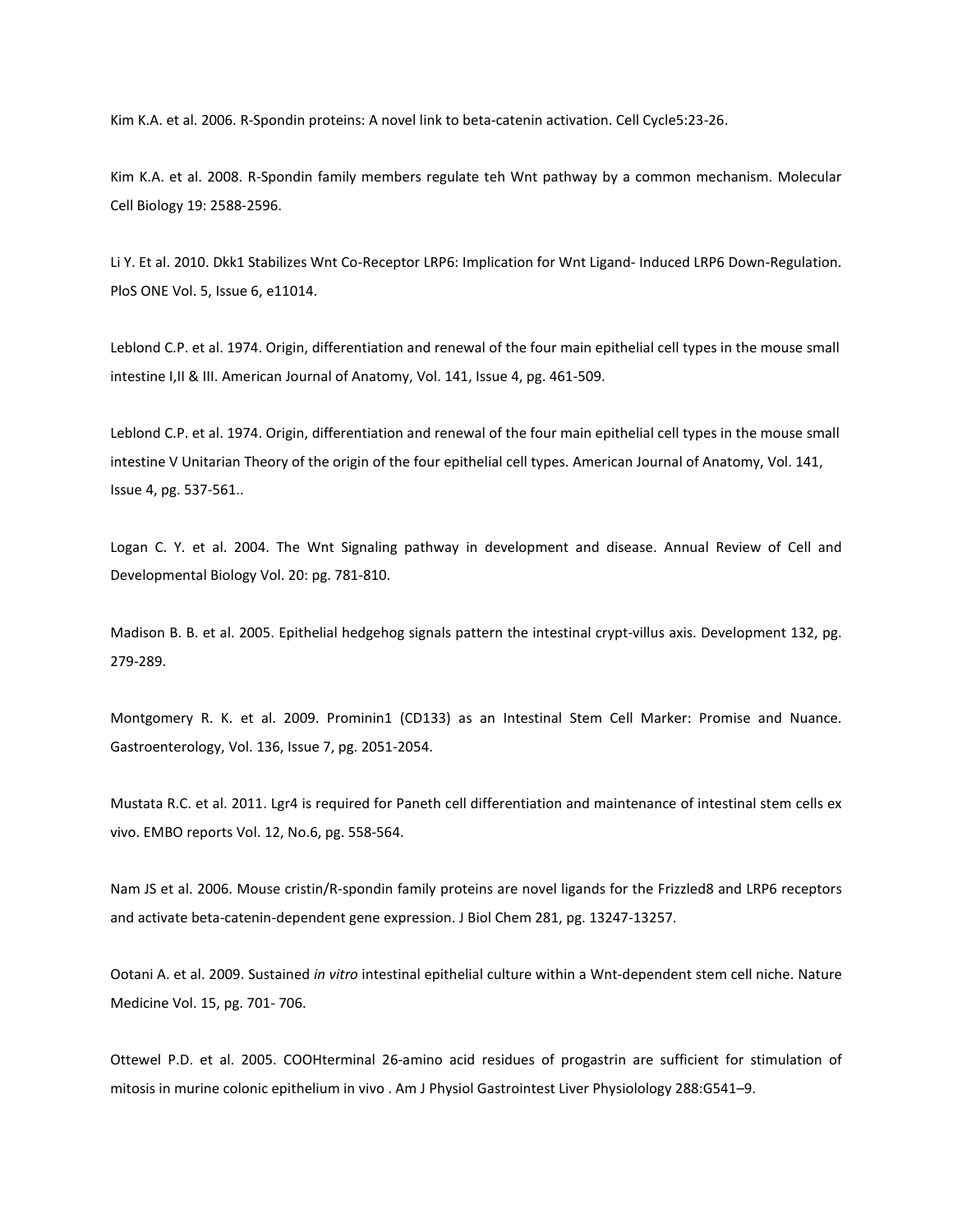Pannequin J. et al. 2009. The Wnt Target Jagged-1 Mediates the Activation of Notch Signaling by Progastrin in Human Colorectal Cancer Cells. Cancer Research 2009, 69 (15), pg. 6065-6073.

Porter E. et al. 2002. Paneth cell trypsin is the processing enzyme for human defensin-5. Nature immunology 3, pg. 583-590.

Potten C.S. et al. 2009. The stem cell of the cmall intestine crypts: where are they? Cell Proliferation Vol. 42, pg. 731-750.

Radtke F. et al. 2008. Loss of intestinal crypt progenitor cells owing to inactivation of both Notch1 and Notch2 is accompanied by derepression of CDK inhibitors  $p27^{kip1}$  and  $p57^{kip2}$ . EMBO reports 9, pg. 377-383.

Reya et al. 2005. Wnt signalling in stem cells and cancer. Nature 434, pg. 843 – 850.

Sangiorgi E. et al. 2008. *Bmi1* is espressed in vivo in intestinal stem cells. Nature Genetics Vol. 40:7, pg. 915-920.

Sato T. et al. 2011. Paneth cells constitute the niche for Lgr5 stem cells in intestinal crypts. Nature Vol. 469, PG. 415-419.

Scoville, D.H. et al. 2008. Reviews in Basic and Clinical Gastroenterology. Current view: Intestinal Stem Cells and Signalling. Gastroenterology 134, pg. 849-864.

Singh P. et al. 2000. Mice overexpressing progastrin are predisposedfor developing aberrant colonic crypt foci in response to AOM. Am J Physiol Gastrointest Liver Physiol 2000;278:G390–9

Sneddon et al. 2007. Location, Location, Location: The Cancer Stem Cell Niche. Cell Stem Cell 1, 607-611.

Snippert H. J. et al. 2009. Prominin-1/CD133 Marks Stem Cells and Early Progenitors in Mouse Small Intestine. Gastroenterology Vol. 136, Issue 7, pg. 2187-2194.

Taylor et al. 2003. Involvement of follicular stem cells in forming not only the follicle but also the epidermis. Cell 102, 451-461.

Van Es J.H. et al. 2005. Wnt signalling induces maturation of Paneth cells in intestinal crypts. Nature Cell Biology.Advanced online publication.